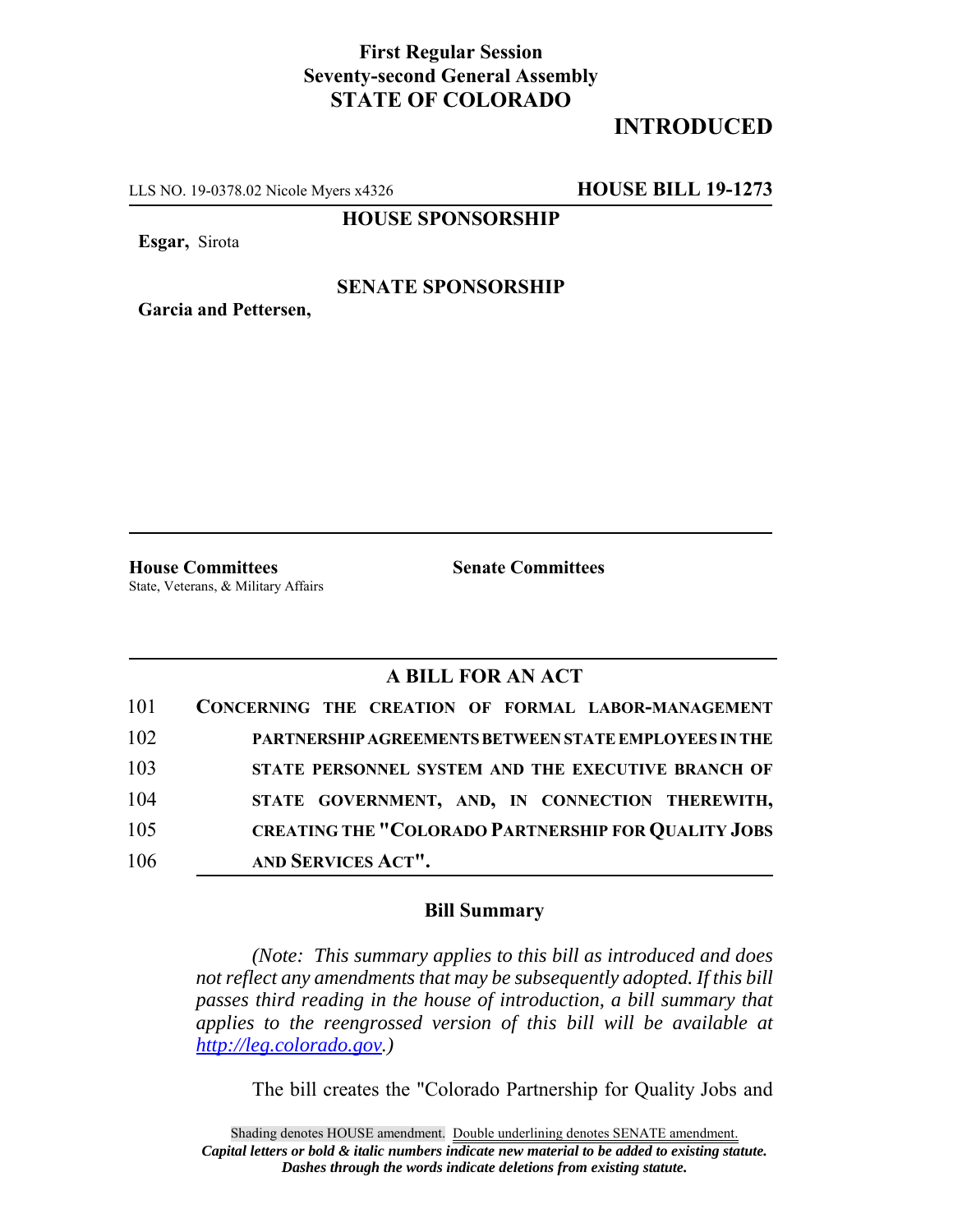Services Act" to facilitate the creation of formal labor-management partnership agreements between state employees in the state personnel system and the executive branch of state government. The bill specifies that certain employees in the state personnel system, due to the nature and responsibilities of their jobs, are not able to participate in partnership agreements. State employees who are allowed to participate in partnership agreements are designated covered employees.

**Partnership units:** The bill specifies that a partnership unit is a group of covered employees who have similar job classifications and who are in a unit for representation by a nonprofit organization that represents covered employees (employee organization). The bill creates partnership units composed of covered employees in specified occupational groups.

If a partnership unit was created pursuant to the existing Colorado executive order that authorizes partnership agreements (executive order) and the partnership unit has chosen an employee organization to exclusively represent it (certified employee organization), the partnership unit will continue to be represented by its existing certified employee organization.

**Certified employee organizations:** An employee organization that wants to represent an unrepresented partnership unit may file a petition with the department of labor and employment (department) requesting that it hold an election to allow covered employees in the partnership unit to elect an employee organization to represent it. The department is required to provide notice of the petition and other employee organizations may be included on the ballot in the election.

The department is required to conduct an election to determine which employee organization will be the certified employee organization of the partnership unit. The ballot must allow covered employees to vote not to be represented by an employee organization. If one employee organization receives a majority of the votes, the department is required to certify the employee organization as the certified employee organization of the partnership unit.

The bill specifies circumstances under which the department is not allowed to hold an election for a partnership unit to select a certified employee organization. The bill also specifies that a covered employee or an employee organization may initiate a process to decertify a certified employee organization for a partnership unit.

**Rights of covered employees and certified employee organizations:** The bill specifies that a covered employee may work with an employee organization and communicate with other covered employees to form a partnership agreement. Certified employee organizations have the right to reasonable access to areas where covered employees work to hold meetings, post notices, and provide information to covered employees.

**Duties of the certified employee organization:** The bill specifies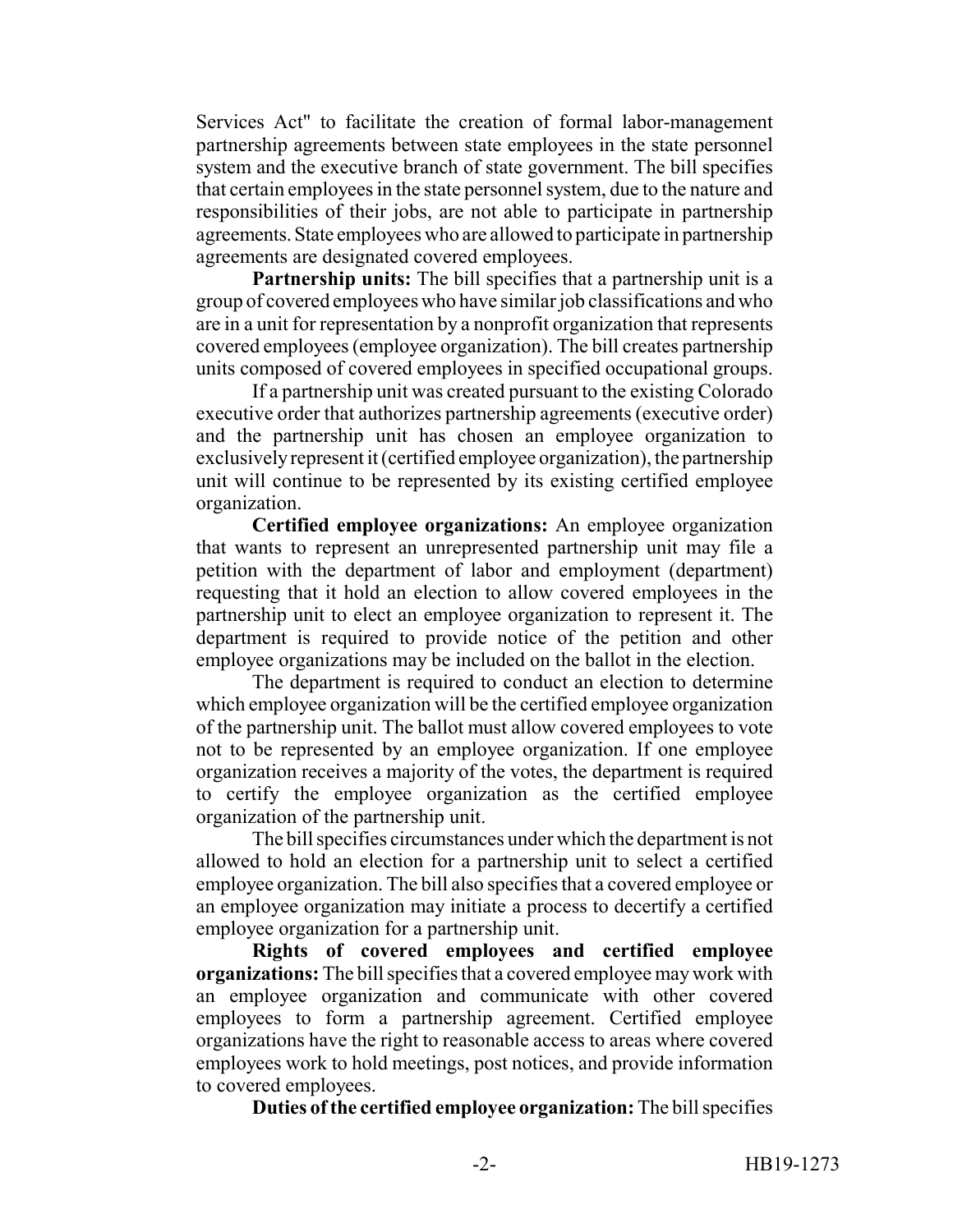that a certified employee organization is required to represent the interests of all covered employees in the partnership unit, regardless of membership in the employee organization. The bill also specifies the process by which a covered employee may initiate a grievance regarding the interpretation of a partnership agreement. In addition, the bill prohibits a certified employee organization from engaging in a strike, work stoppage, or group sickout against the state or any of its agencies or departments.

**Duties of the state:** The bill specifies that the state is required to:

- ! Make payroll deductions for membership dues and other payments that covered employees authorize to be made to the certified employee organization;
- ! Notify the certified employee organization when a covered employee is hired, promoted, or transferred to a new partnership unit;
- ! Periodically provide specified information about covered employees to each certified employee organization;
- ! Allow a certified employee organization to attend orientations for new covered employees;
- ! After the state and the certified employee organization reach a partnership agreement, submit a request to the general assembly for sufficient appropriations to implement terms of the partnership agreement requiring the expenditure of money; and
- ! Engage in good faith in all aspects of the partnership process.

**Partnership agreements:** A certified employee organization and the state are required to discuss and draft written partnership agreements, which are binding on the state, the certified employee organization, and covered employees. Partnership agreements that govern matters impacting all covered employees in all of the represented partnership units are required to be negotiated collaboratively with all certified employee organizations; except that a certified employee organization may opt out of joint negotiations for the partnership units it represents.

A partnership agreement is required to provide a grievance procedure to resolve disputes over the interpretation, application, and enforcement of any provision of the partnership agreement. A partnership agreement is also required to continue in full force and effect until it is replaced by a subsequent partnership agreement.

If disputes arise during the formation of a partnership agreement, the certified employee organization and the state are required to engage in the dispute resolution process established by the bill.

**Duties of the state personnel director:** The state personnel director (director) is required to enforce certain aspects of the partnership agreement process. The director is authorized to conduct hearings to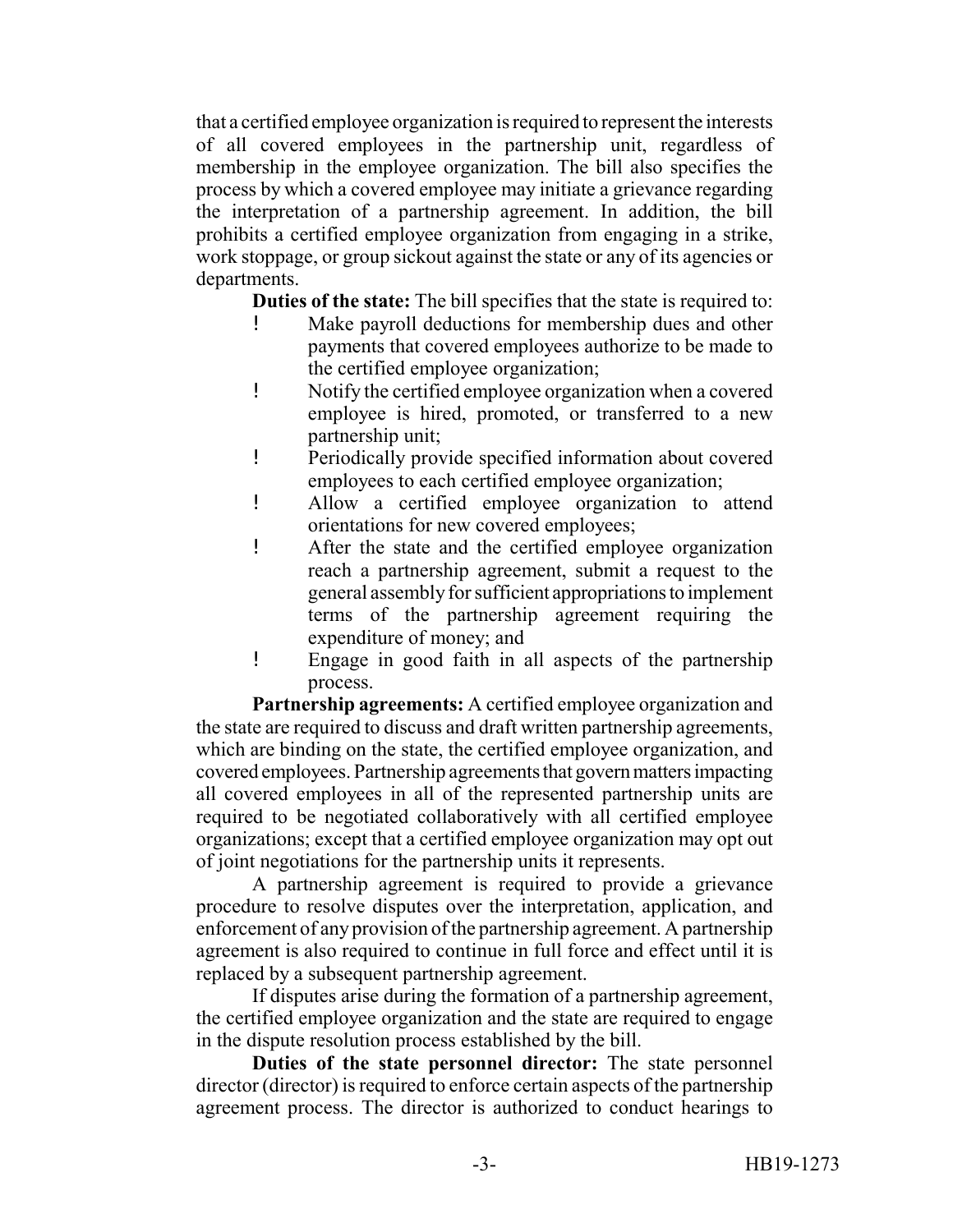adjudicate disputes regarding the rights of covered employees and the rights and duties of certified employee organizations and the state under partnership agreements. The director is required to determine and impose appropriate administrative remedies to address violations of rights or duties pursuant to the "Colorado Partnership for Quality Jobs and Services Act".

**Court review:** The bill specifies the circumstances under which the director or a party to a partnership agreement may request court review of the final action of the director or an arbitrator's decision and specifies the standards under which the court may conduct such review. Court review may be requested as follows:

- The director may request that the court of appeals enforce orders issued by the director in connection with partnership agreements;
- ! Any person or party affected by a final rule, order, or decision of the director may appeal to the district court for further relief;
- ! A party to a partnership agreement may seek enforcement or vacation of an arbitrator's decision on a grievance concerning the interpretation, application, and enforcement of a partnership agreement in district court; and
- ! Either the state or a certified employee organization may challenge the final judgment of an arbitrator's judgment resolving a dispute in the formation of a partnership agreement in district court.

| 1  | Be it enacted by the General Assembly of the State of Colorado:        |
|----|------------------------------------------------------------------------|
| 2  | <b>SECTION 1.</b> In Colorado Revised Statutes, add part 11 to article |
| 3  | 50 of title 24 as follows:                                             |
| 4  | PART <sub>11</sub>                                                     |
| 5  | <b>COLORADO PARTNERSHIP FOR</b>                                        |
| 6  | QUALITY JOBS AND SERVICES ACT                                          |
| 7  | 24-50-1101. Short title. THE SHORT TITLE OF THIS PART 11 IS THE        |
| 8  | "COLORADO PARTNERSHIP FOR QUALITY JOBS AND SERVICES ACT".              |
| 9  | Legislative declaration. (1) THE GENERAL<br>24-50-1102.                |
| 10 | ASSEMBLY HEREBY FINDS AND DECLARES THAT:                               |
| 11 | THE "COLORADO PARTNERSHIP FOR QUALITY JOBS AND<br>(a)                  |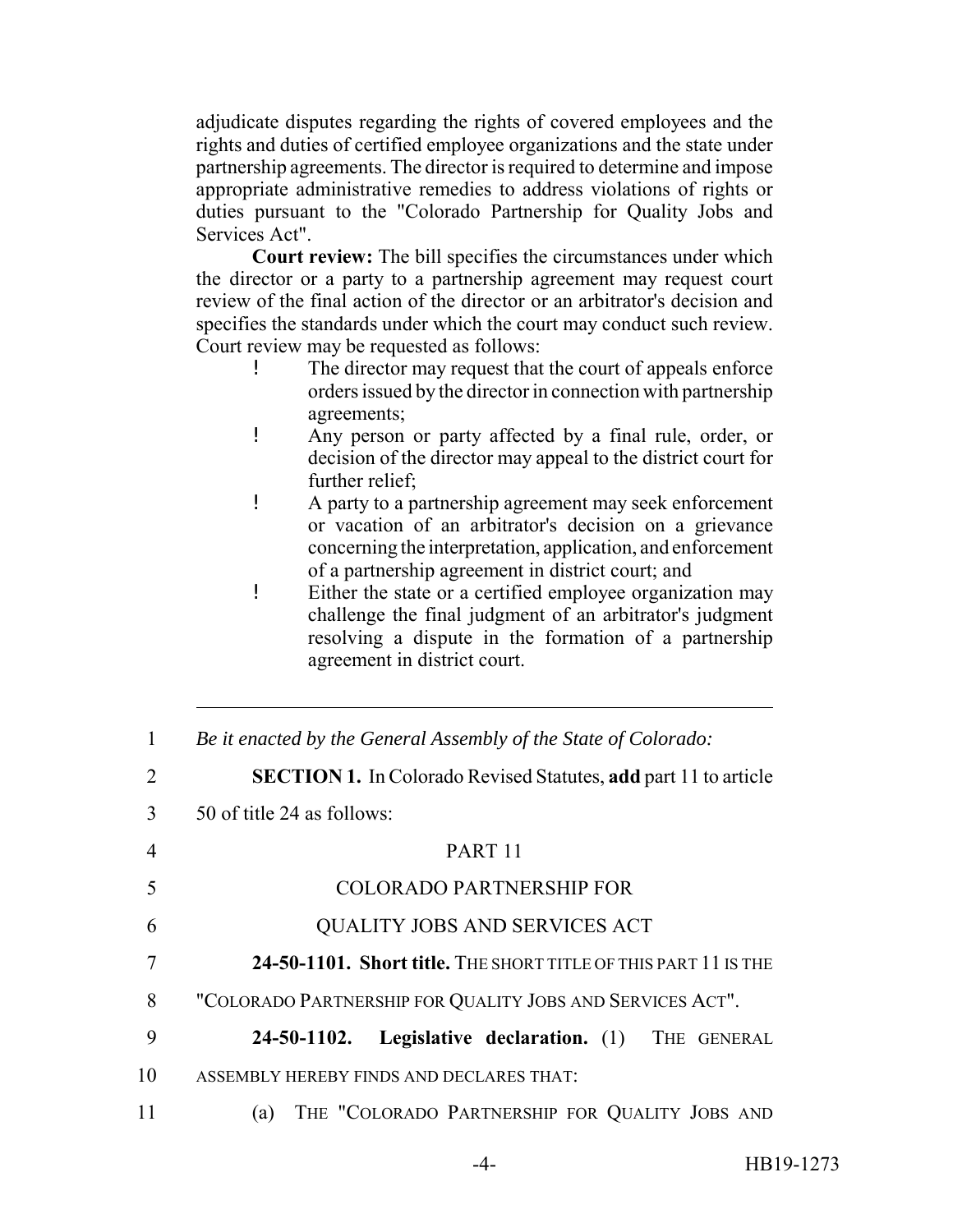SERVICES ACT" IS INTENDED TO CREATE FORMAL LABOR-MANAGEMENT PARTNERSHIPS BETWEEN STATE EMPLOYEES AND THE EXECUTIVE BRANCH OF STATE GOVERNMENT TO PROMOTE QUALITY JOBS AND STATE SERVICES, FOSTER INNOVATION AND EFFICIENCY, AND ATTRACT AND RETAIN A SKILLED, MOTIVATED WORKFORCE;

 (b) CHANGES IN TECHNOLOGY, THE NATURE OF THE WORKFORCE, AND THE DEMANDS FOR STATE SERVICES REQUIRE THE STATE TO MODERNIZE THE WAY IT MANAGES ITS EMPLOYEES;

 (c) THE STATE WORKFORCE IS AGING AND MANY EMPLOYEES WILL RETIRE IN THE NEXT TEN YEARS; HOWEVER, THE STATE HAS NOT BEEN ABLE TO EFFECTIVELY RECRUIT AND RETAIN YOUNGER EMPLOYEES. THE HIGH TURNOVER RATE IS COSTING THE STATE MILLIONS OF DOLLARS IN RECRUITMENT AND TRAINING OF NEW STAFF.

 (d) COLORADO WOULD BENEFIT FROM A PERSONNEL SYSTEM THAT VALUES BOTH WORK AND SERVICE AND OPERATES IN AN EFFICIENT AND EFFECTIVE MANNER.

(2) THE GENERAL ASSEMBLY FURTHER FINDS AND DECLARES THAT:

 (a) IT IS CRUCIAL THAT STATE EMPLOYEES UNDERSTAND THAT THEY ARE VALUED PARTNERS IN THE WORK OF THE STATE. TO THAT END, STATE EMPLOYEES SHOULD BE ABLE TO ENTER INTO A DIALOGUE, THROUGH A COLLECTIVE VOICE, ABOUT THE DELIVERY OF SERVICES TO THE 22 PUBLIC AND THEIR OWN COMPENSATION AND WORKING CONDITIONS. EMPLOYEE WAGES, BENEFITS, AND GENERAL SATISFACTION ARE THE MAJOR FACTORS INVOLVED IN BOTH RECRUITMENT AND RETENTION OF QUALITY EMPLOYEES AND HAVE AN IMPACT ON HOW SERVICES ARE PROVIDED. THEREFORE, THE STATE ALSO HAS A STRONG INTEREST IN ENTERING INTO A COOPERATIVE PARTNERSHIP TO DISCUSS WORKPLACE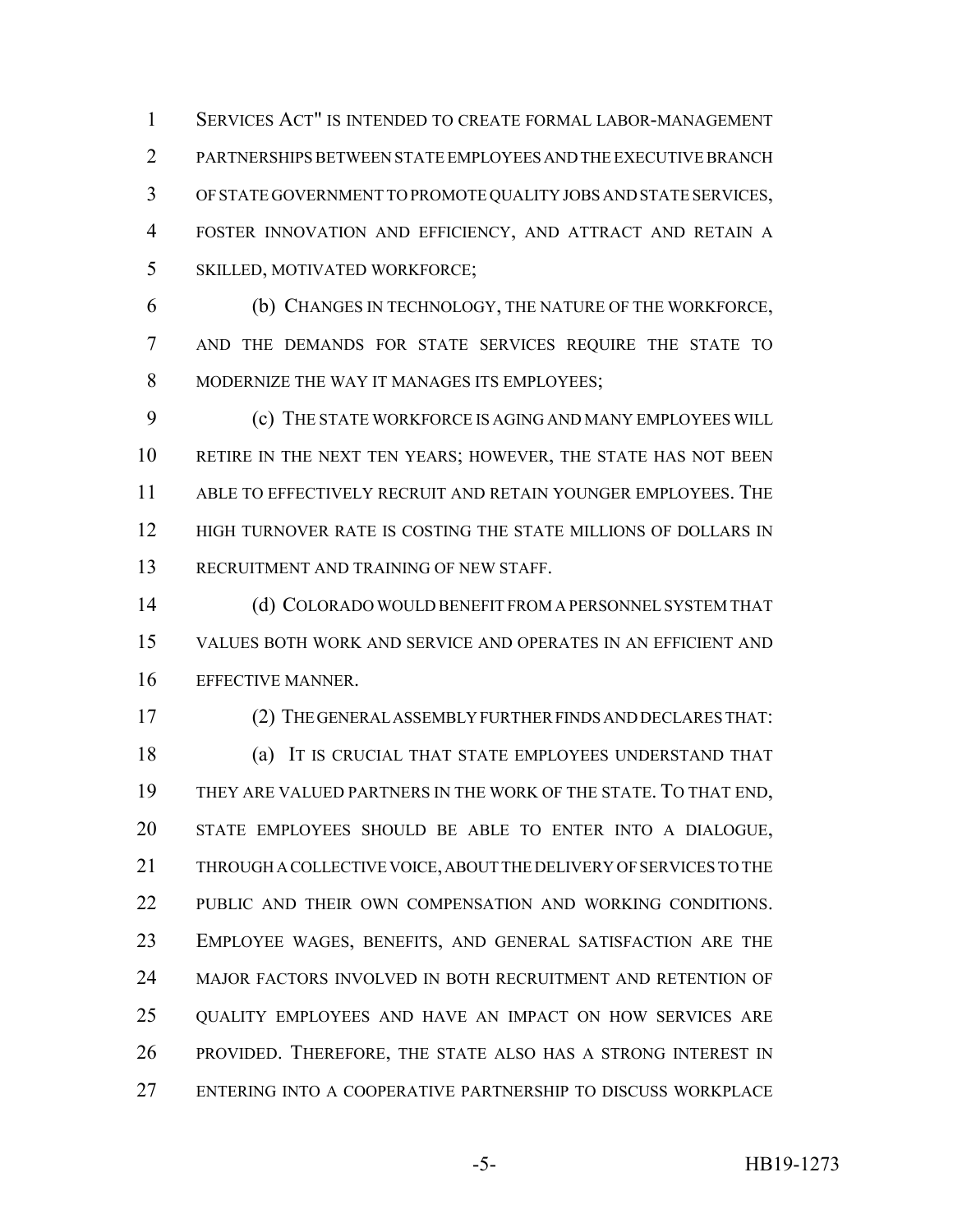ISSUES AND THE IMPROVEMENT OF COMPENSATION AND WORKING CONDITIONS.

 (b) IT IS THE INTENT OF THIS PART 11 TO ADDRESS THESE CONCERNS BY FORMALIZING A RELATIONSHIP BETWEEN THE STATE AS AN EMPLOYER AND ITS VALUED EMPLOYEES WHILE FOSTERING QUALITY JOBS AND PUBLIC SERVICES, INNOVATION, EFFICIENCY, AND ONGOING LEARNING. THIS PART 11 IS DESIGNED TO ENSURE THAT STATE MANAGEMENT AND STATE EMPLOYEES, THROUGH CHOSEN REPRESENTATIVES, JOINTLY WORK TO PROMOTE COOPERATIVE RELATIONSHIPS WITH THE SHARED GOAL OF PROVIDING THE BEST POSSIBLE SERVICES TO THE TAXPAYERS AND RESIDENTS OF THE STATE. THROUGH THIS PROCESS, THE STATE WILL BENEFIT FROM THE INNOVATIONS AND CREATIVITY OF FRONT-LINE EMPLOYEES AND AT THE SAME TIME WILL PROVIDE A MECHANISM FOR STATE EMPLOYEES TO ADVANCE AND PROSPER IN THEIR WORK, EARN RESPECT FOR THEIR IDEAS AND EXPERTISE, AND PARTICIPATE IN THE DECISION-MAKING PROCESS CONCERNING THE QUALITY OF PUBLIC SERVICES AS WELL THEIR WAGES AND WORKING CONDITIONS.

 (c) THE STATE PERSONNEL DIRECTOR IS UNIQUELY SUITED TO OVERSEE AND REGULATE THE EMPLOYEE-MANAGEMENT PARTNERSHIP PROCESS, AND THE COLORADO DEPARTMENT OF LABOR AND EMPLOYMENT HAS EXPERIENCE AND EXPERTISE AT CONDUCTING REPRESENTATION ELECTIONS FOR EMPLOYEE ORGANIZATIONS.

 **24-50-1103. Definitions.** AS USED IN THIS PART 11, UNLESS THE CONTEXT OTHERWISE REQUIRES:

 (1) "CERTIFIED EMPLOYEE ORGANIZATION" MEANS AN EMPLOYEE ORGANIZATION THAT HAS BEEN CERTIFIED AS THE REPRESENTATIVE OF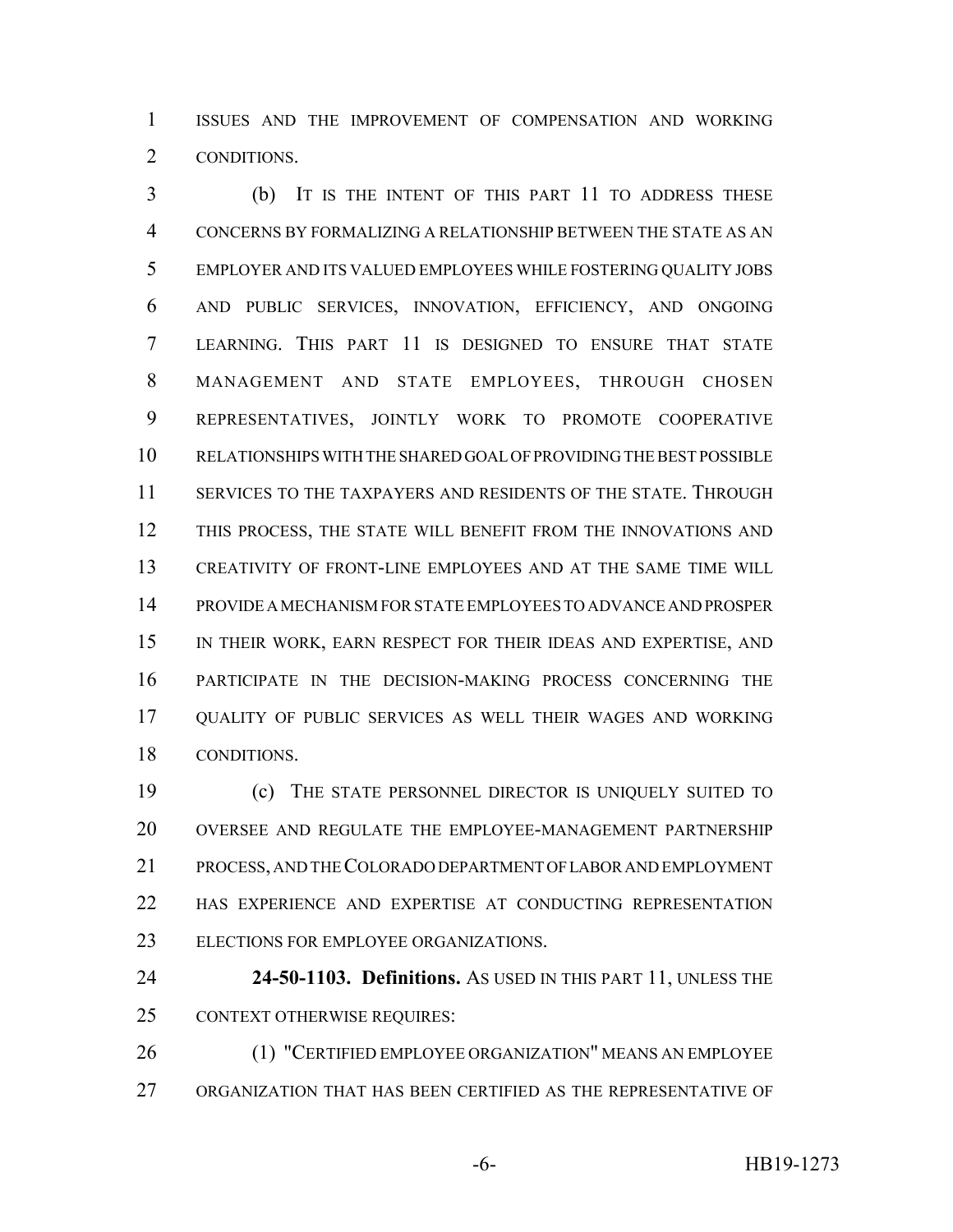COVERED EMPLOYEES IN A PARTNERSHIP UNIT PURSUANT TO SECTION 24-50-1106.

 (2) "CONFIDENTIAL EMPLOYEE" MEANS A PERSON WHO IS REQUIRED TO DEVELOP OR PRESENT MANAGEMENT POSITIONS WITH RESPECT TO EMPLOYER-EMPLOYEE RELATIONS OR WHOSE DUTIES NORMALLY REQUIRE ACCESS TO CONFIDENTIAL INFORMATION CONTRIBUTING SIGNIFICANTLY TO THE DEVELOPMENT OF SUCH MANAGEMENT POSITIONS.

 (3) "COVERED EMPLOYEE" MEANS AN EMPLOYEE WHO IS EMPLOYED IN THE PERSONNEL SYSTEM OF THE STATE ESTABLISHED IN 11 SECTION 13 OF ARTICLE XII OF THE STATE CONSTITUTION, UNLESS THE INDIVIDUAL FALLS INTO ANY OF THE FOLLOWING CATEGORIES:

- (a) CONFIDENTIAL EMPLOYEES;
- (b) MANAGERIAL EMPLOYEES;
- (c) SUPERVISORY EMPLOYEES;
- 16 (d) SENIOR EXECUTIVE SERVICE EMPLOYEES;
- (e) MEMBERS OF THE COLORADO NATIONAL GUARD;
- (f) THE DIRECTOR OF THE DIVISION OF LABOR, THE GOVERNOR'S DESIGNEE, AND THOSE EMPLOYEES WORKING WITH THE DIRECTOR OF THE 20 DIVISION OF LABOR AND THE DESIGNEE TO IMPLEMENT THIS PART 11;
- (g) ADMINISTRATIVE LAW JUDGES AND ATTORNEYS WHOSE RESPONSIBILITIES INCLUDE PROVIDING LEGAL ADVICE;
- 23 (h) STUDENT EMPLOYEES;
- (i) INDIVIDUALS IN THE CUSTODY OF THE DEPARTMENT OF 25 CORRECTIONS OR ANY LAW ENFORCEMENT AGENCY;
- 26 (i) PATIENTS OR RESIDENTS OF A STATE INSTITUTION; OR
- **(k) TEMPORARY EMPLOYEES WHOSE TERM OF EMPLOYMENT IS SIX**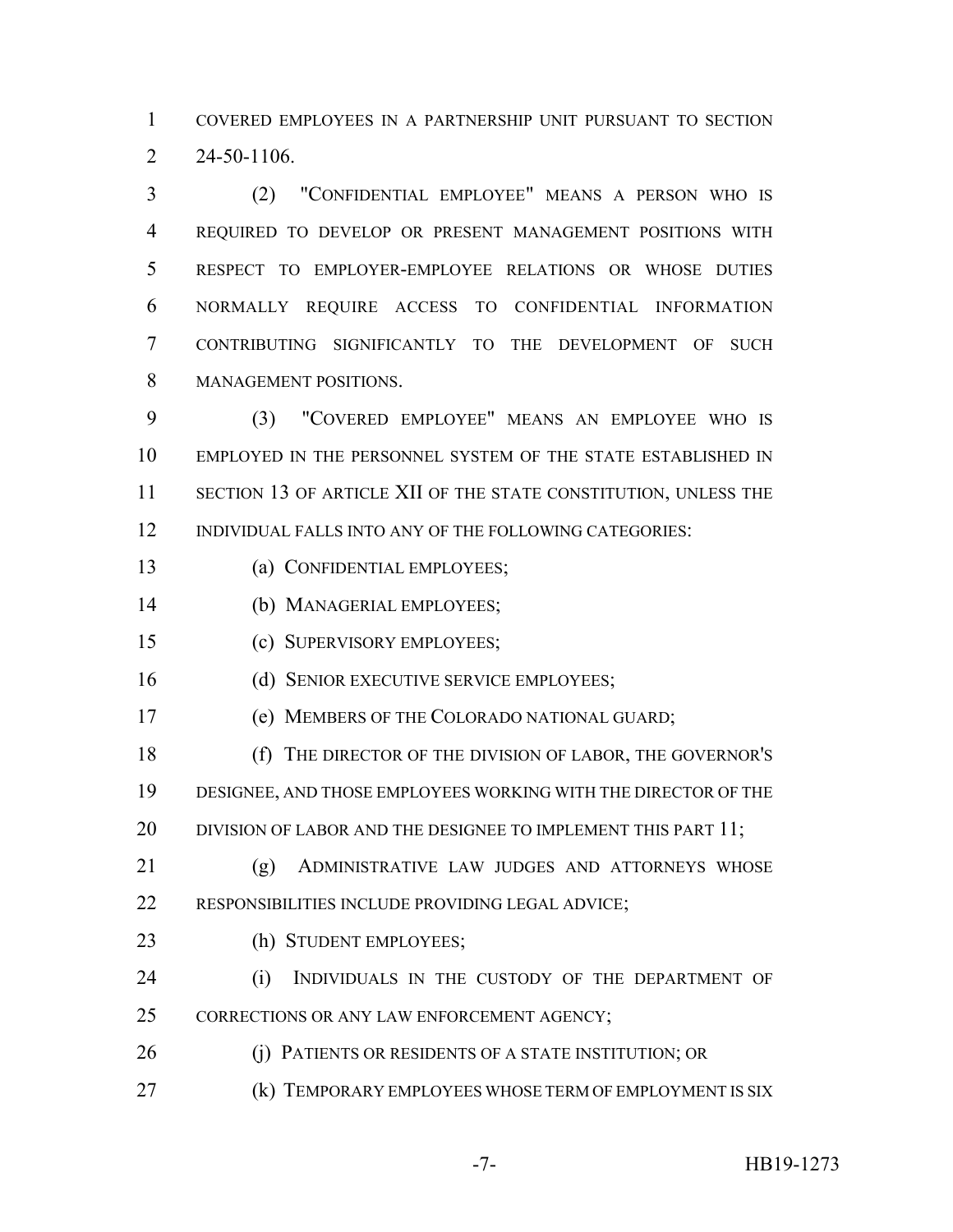MONTHS OR LESS.

 (4) "DIRECTOR" MEANS THE STATE PERSONNEL DIRECTOR ESTABLISHED IN SECTION 14 OF ARTICLE XII OF THE STATE CONSTITUTION, OR HIS OR HER DESIGNEE.

 (5) "EMPLOYEE ORGANIZATION" MEANS A NONPROFIT ORGANIZATION THAT REPRESENTS OR SEEKS TO REPRESENT COVERED EMPLOYEES IN A PARTNERSHIP UNIT.

 (6) "GOVERNOR'S DESIGNEE" MEANS THE PERSON THE GOVERNOR DESIGNATES, IN WRITING, AS THE INDIVIDUAL WHO WILL REPRESENT THE STATE IN THE EXERCISE OF ALL OF THE STATE'S RESPONSIBILITIES UNDER THIS ACT.

 (7) "MANAGERIAL EMPLOYEE" MEANS ANY EMPLOYEE HAVING SIGNIFICANT RESPONSIBILITIES FOR FORMULATING OR ADMINISTERING AGENCY OR DEPARTMENTAL POLICIES AND PROGRAMS OR ADMINISTERING AN AGENCY OR DEPARTMENT.

 (8) "NEW EMPLOYEE ORIENTATION" MEANS THE ONBOARDING PROCESS OF A NEWLY HIRED COVERED EMPLOYEE, WHETHER IN PERSON, ONLINE, OR THROUGH OTHER MEANS OR MEDIUMS, IN WHICH COVERED EMPLOYEES ARE ADVISED OF THEIR EMPLOYMENT STATUS, RIGHTS, BENEFITS, DUTIES AND RESPONSIBILITIES, OR ANY OTHER EMPLOYMENT-RELATED MATTERS.

 (9) "PARTNERSHIP AGREEMENT" MEANS AN AGREEMENT ESTABLISHED PURSUANT TO SECTION 24-50-1110 BETWEEN THE STATE AND A CERTIFIED EMPLOYEE ORGANIZATION.

 (10) "PARTNERSHIP UNIT" MEANS A GROUP OF COVERED EMPLOYEES WHO, BY VIRTUE OF OCCUPYING SIMILAR JOB CLASSIFICATIONS 27 IN THE PERSONNEL SYSTEM OF THE STATE, FORM A UNIT APPROPRIATE FOR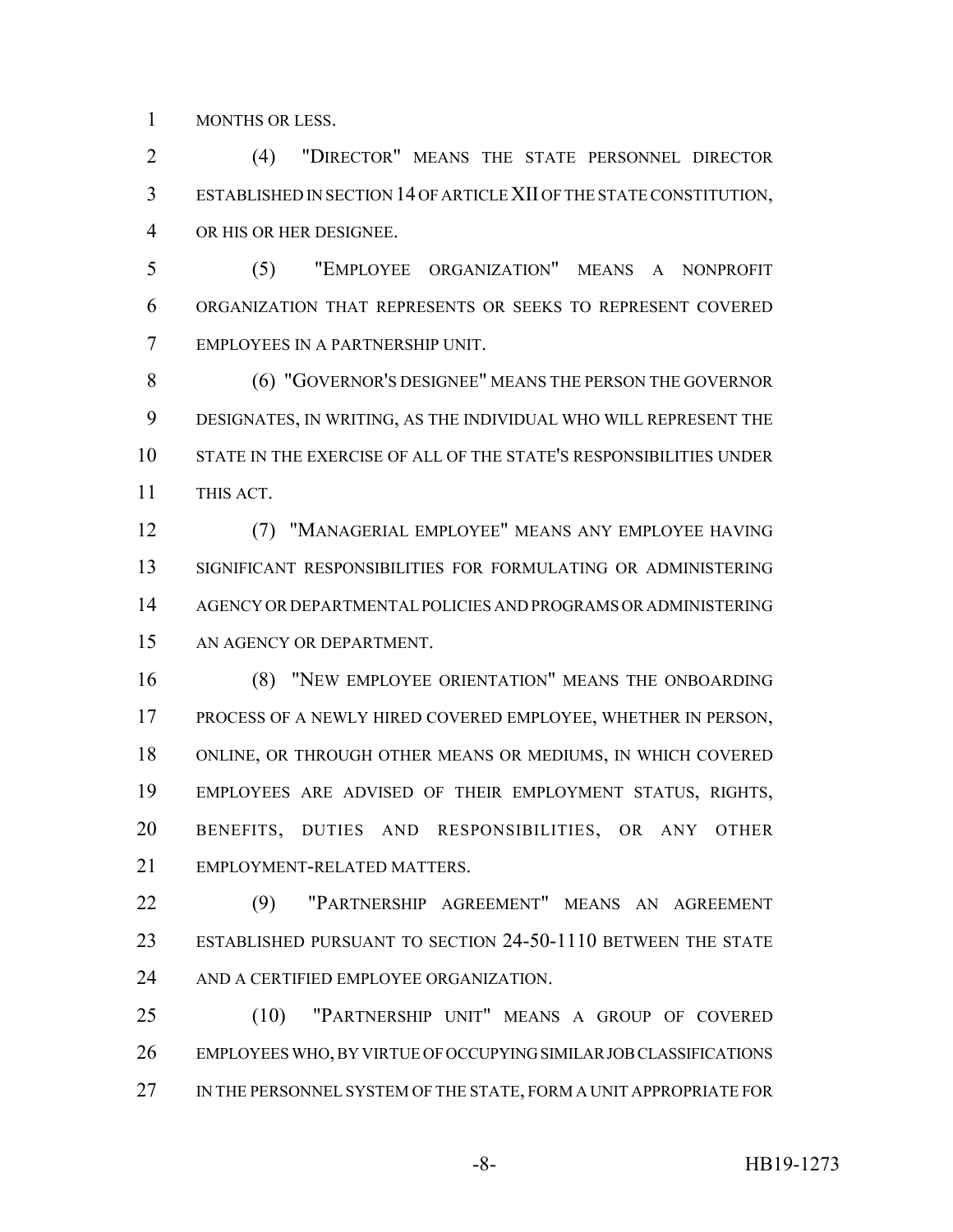REPRESENTATION BY AN CERTIFIED EMPLOYEE ORGANIZATION.

 (11) "PETITION" MEANS A DOCUMENT SIGNED BY A COVERED EMPLOYEE IN WHICH THE COVERED EMPLOYEE EXPRESSES THE DESIRE TO BE REPRESENTED BY AN EMPLOYEE ORGANIZATION. A PETITION SHALL INCLUDE, BUT NEED NOT BE LIMITED TO, A WRITTEN PETITION WITH MULTIPLE SIGNATURES, INDIVIDUAL PETITIONS OR PETITION CARDS WITH A SINGLE COVERED EMPLOYEE'S SIGNATURE, OR MEMBERSHIP FORMS OR CARDS SHOWING THAT A COVERED EMPLOYEE HAS JOINED AN EMPLOYEE ORGANIZATION.

 (12) "STATE" MEANS THE STATE OF COLORADO, INCLUDING ITS AGENCIES, DIVISIONS, AND DEPARTMENTS.

 (13) "SUPERVISORY EMPLOYEE" MEANS AN EMPLOYEE WHO IS AN APPOINTING AUTHORITY, AS DEFINED IN RULES PROMULGATED BY THE DEPARTMENT OF PERSONNEL, BUT DOES NOT INCLUDE AN EMPLOYEE WHO PERFORMS THE HUMAN RESOURCE FUNCTIONS OF AN APPOINTING AUTHORITY BY DELEGATION, AS PERMITTED BY RULES PROMULGATED BY 17 THE DEPARTMENT OF PERSONNEL.

 **24-50-1104. Duties and responsibilities of the director - rules.** (1) THE DIRECTOR SHALL ENFORCE THIS PART 11 AND SHALL PROMULGATE RULES IN ACCORDANCE WITH ARTICLE 4 OF THIS TITLE 24 AS MAY BE NECESSARY FOR THE ENFORCEMENT OF THIS PART 11. THE DIRECTOR SHALL PROMULGATE SUCH RULES WITHIN ONE HUNDRED EIGHTY 23 DAYS AFTER THE EFFECTIVE DATE OF THIS SUBSECTION (1).

 (2) PURSUANT TO SECTION 24-4-105, THE DIRECTOR MAY CONDUCT HEARINGS FOR THE PURPOSES OF:

26 (a) PROMULGATING RULES; OR

(b) ADJUDICATING DISPUTES AND ENFORCING SECTIONS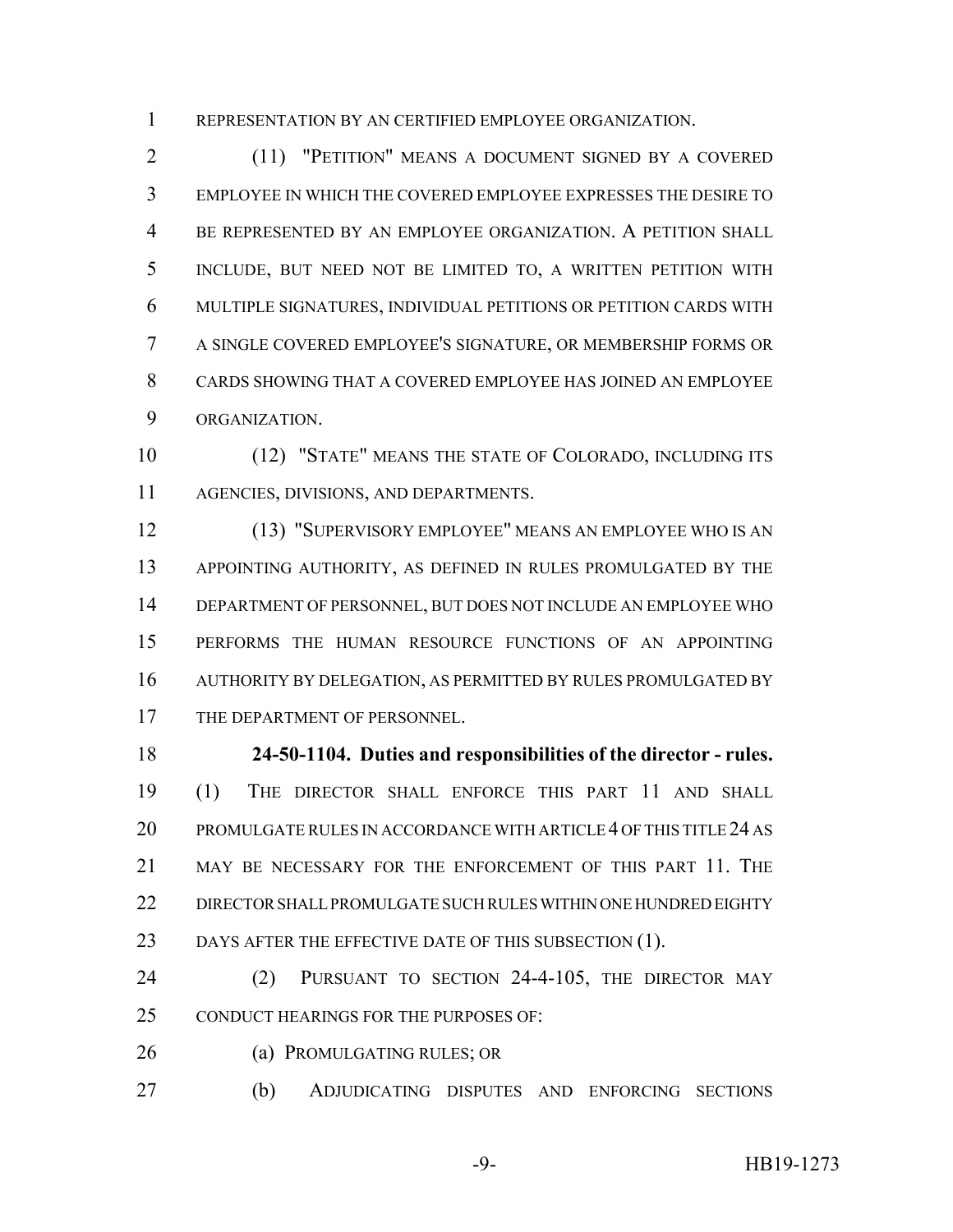24-50-1107, 24-50-1108, AND 24-50-1109 AND THE RULES ADOPTED PURSUANT TO THIS PART 11, SUBJECT TO SECTION 24-4-105 (6).

 (3) THE DIRECTOR MAY ISSUE SUBPOENAS REQUIRING, UPON REASONABLE NOTICE, THE ATTENDANCE AND TESTIMONY OF WITNESSES AND THE PRODUCTION OF EVIDENCE INCLUDING BOOKS, RECORDS, CORRESPONDENCE, OR DOCUMENTS RELATING TO THE MATTER IN QUESTION. THE DIRECTOR MAY ADMINISTER OATHS AND AFFIRMATIONS, EXAMINE WITNESSES, AND RECEIVE EVIDENCE.

 (4) THE DIRECTOR SHALL ISSUE DECISIONS IN THE FORM OF WRITTEN ORDERS AND OPINIONS.

 (5) IF, AFTER CONDUCTING A HEARING PURSUANT TO SUBSECTION 12 (2) OF THIS SECTION, THE DIRECTOR DETERMINES THAT ANY PARTY HAS 13 VIOLATED ANY PROVISION OF THIS PART 11, THE DIRECTOR SHALL DETERMINE AND IMPOSE APPROPRIATE ADMINISTRATIVE REMEDIES TO ENFORCE THIS PART 11.

 **24-50-1105. Partnership units.** (1) PARTNERSHIP UNITS COMPOSED OF COVERED EMPLOYEES STATEWIDE ARE CREATED WITHIN THE FOLLOWING OCCUPATIONAL GROUPS:

(a) ADMINISTRATIVE SUPPORT AND RELATED SERVICES;

 (b) ENFORCEMENT AND PROTECTIVE SERVICES, EXCLUDING STATE TROOPERS;

- 22 (c) FINANCIAL SERVICES;
- 23 (d) HEALTH CARE AND MEDICAL SERVICES;
- (e) LABOR, TRADES, AND CRAFTS;
- (f) PHYSICAL SCIENCE AND ENGINEERING;
- (g) PROFESSIONAL SERVICES; AND
- (h) STATE TROOPERS.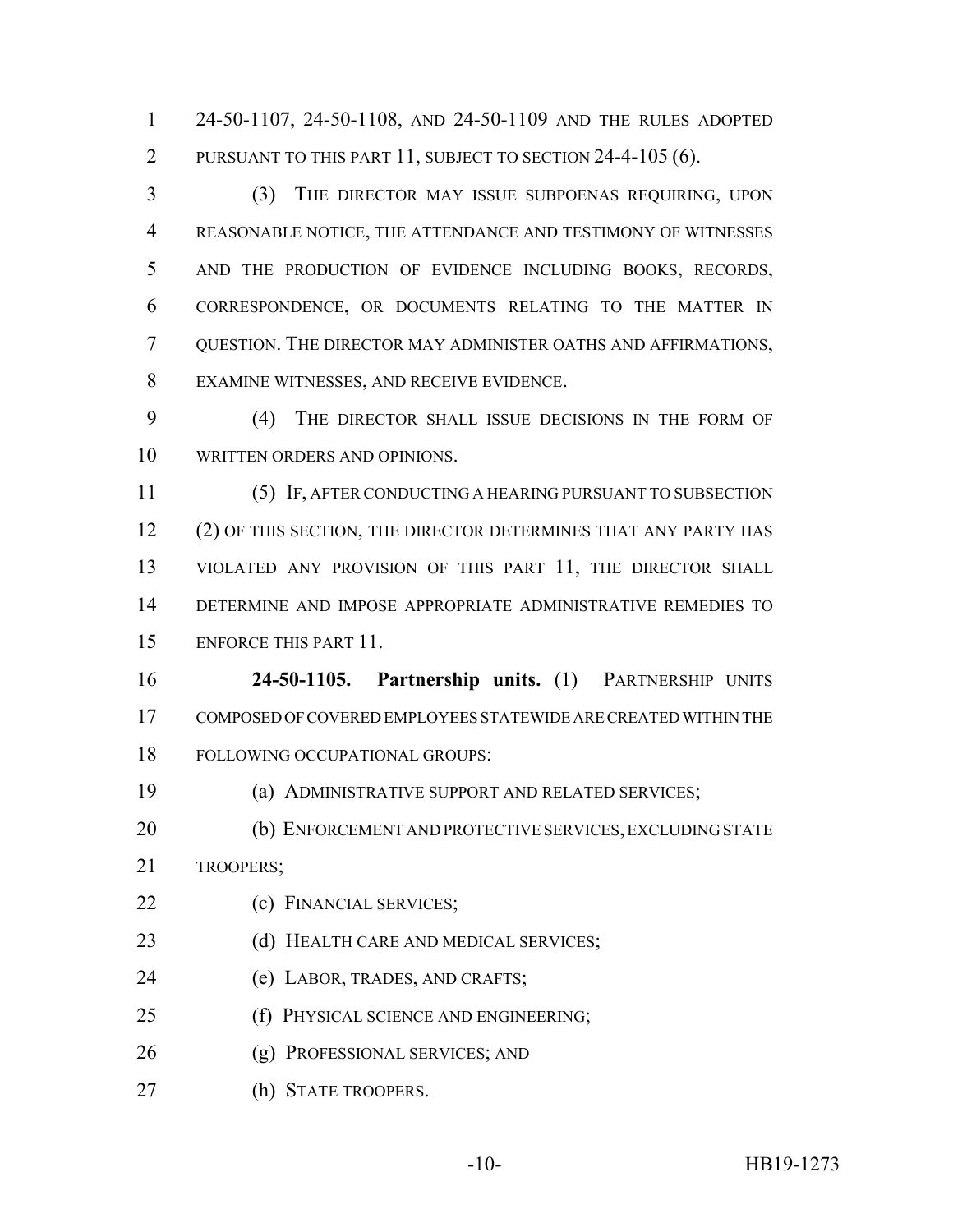(2) A PARTNERSHIP UNIT THAT IS REPRESENTED BY A CERTIFIED 2 EMPLOYEE ORGANIZATION PURSUANT TO EXECUTIVE ORDER D 028 07 ON THE EFFECTIVE DATE OF THIS PART 11 SHALL CONTINUE TO BE REPRESENTED BY ITS EXISTING CERTIFIED EMPLOYEE ORGANIZATION.THE SCOPE OF SUCH EXISTING PARTNERSHIP UNITS MAY BE CHANGED BY MUTUAL AGREEMENT OF THE STATE PERSONNEL DIRECTOR AND THE PARTNERSHIP UNIT'S CERTIFIED EMPLOYEE ORGANIZATION.

 **24-50-1106. Covered employees' choice of certified employee organization - rules.** (1) THE DEPARTMENT OF LABOR AND EMPLOYMENT SHALL RECOGNIZE AS VALID THE CERTIFIED STATUS OF ANY EMPLOYEE ORGANIZATION PREVIOUSLY CERTIFIED PURSUANT TO EXECUTIVE ORDER 12 D 028 07 AND SHALL CONSIDER SUCH ORGANIZATION THE CERTIFIED EMPLOYEE ORGANIZATION FOR ALL PURPOSES UNDER THIS PART 11 UNLESS THE PARTNERSHIP UNIT IS CHANGED PURSUANT TO SECTION 24-50-1105 (2).

 (2) THE COVERED EMPLOYEES IN A PARTNERSHIP UNIT NOT CERTIFIED UNDER SUBSECTION (1) OF THIS SECTION MAY SELECT AN EMPLOYEE ORGANIZATION TO BE THE CERTIFIED EMPLOYEE ORGANIZATION FOR THEIR PARTNERSHIP UNIT. COVERED EMPLOYEES IN A PARTNERSHIP UNIT SHALL DETERMINE THROUGH AN ELECTION HELD PURSUANT TO SUBSECTION (3) OF THIS SECTION WHETHER THE COVERED EMPLOYEES IN THE PARTNERSHIP UNIT AGREE TO BE REPRESENTED BY A PARTICULAR EMPLOYEE ORGANIZATION.

24 (3) (a) ANY EMPLOYEE ORGANIZATION MAY FILE A PETITION WITH THE DEPARTMENT OF LABOR AND EMPLOYMENT REQUESTING THAT IT HOLD AN ELECTION TO ALLOW COVERED EMPLOYEES IN AN UNREPRESENTED PARTNERSHIP UNIT TO ELECT AN EMPLOYEE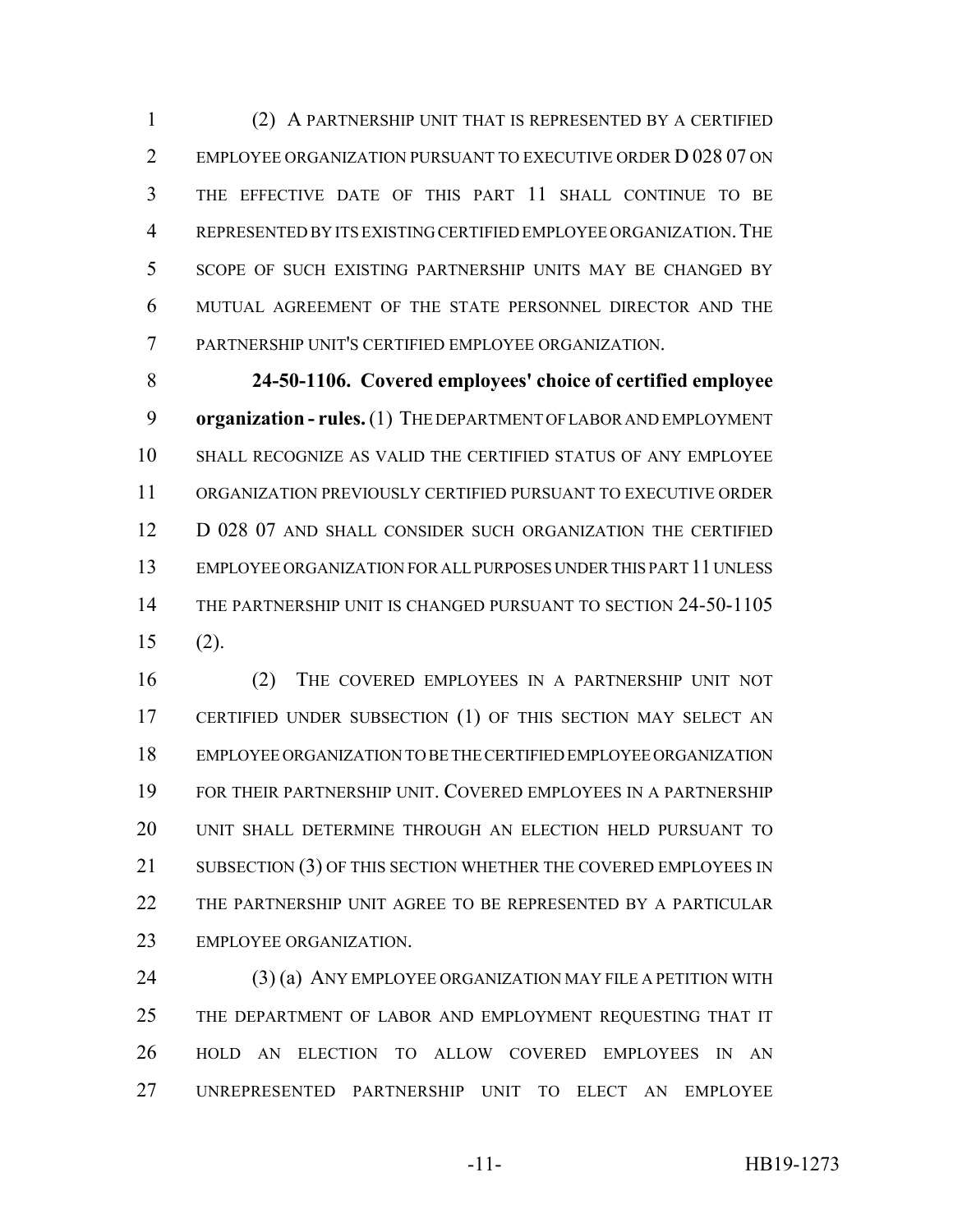ORGANIZATION TO SERVE AS THE CERTIFIED EMPLOYEE ORGANIZATION OF THE PARTNERSHIP UNIT.AN EMPLOYEE ORGANIZATION REQUESTING THAT THE DEPARTMENT HOLD AN ELECTION SHALL SUBMIT A PETITION TO THE DEPARTMENT, SIGNED BY AT LEAST THIRTY PERCENT OF THE COVERED EMPLOYEES IN A PARTNERSHIP UNIT. WITHIN FIVE CALENDAR DAYS OF DETERMINING THAT A VALID PETITION HAS BEEN SUBMITTED AND AN ELECTION IS NECESSARY, THE DEPARTMENT SHALL NOTIFY INTERESTED EMPLOYEE ORGANIZATIONS AND THE GOVERNOR'S DESIGNEE OF THE PENDING ELECTION PETITION. AFTER AN EMPLOYEE ORGANIZATION HAS FILED A VALID PETITION REQUESTING AN ELECTION WITH THE DEPARTMENT, ANY OTHER EMPLOYEE ORGANIZATION MAY FILE A PETITION TO BE PLACED ON THE BALLOT. THE PETITION SHALL CONTAIN THE SIGNATURES OF AT LEAST THIRTY PERCENT OF THE COVERED EMPLOYEES IN THE PARTNERSHIP UNIT, AND MUST BE FILED WITH THE DEPARTMENT WITHIN FIFTEEN CALENDAR DAYS OF THE NOTICE OF THE PENDING ELECTION PETITION. THE DEPARTMENT SHALL PROMULGATE RULES IN ACCORDANCE WITH ARTICLE 4 OF THIS TITLE 24 TO ESTABLISH HOW ELECTIONS SPECIFIED IN THIS SUBSECTION (3)(a) SHALL BE CONDUCTED.

 (b) WITHIN THIRTY CALENDAR DAYS AFTER RECEIVING THE INITIAL 20 PETITION PURSUANT TO SUBSECTION  $(3)(a)$  of this section, the DEPARTMENT OF LABOR AND EMPLOYMENT SHALL CONDUCT AN ELECTION BY SECRET BALLOT TO DETERMINE WHICH EMPLOYEE ORGANIZATION WILL BE THE CERTIFIED EMPLOYEE ORGANIZATION OF THE APPLICABLE PARTNERSHIP UNIT. THE BALLOT MUST INCLUDE THE NAME OF EACH EMPLOYEE ORGANIZATION THAT HAS SUBMITTED A VALID PETITION. IN ADDITION, THE BALLOT MUST PROVIDE COVERED EMPLOYEES AN OPPORTUNITY TO INDICATE THAT THEY DO NOT WANT TO BE REPRESENTED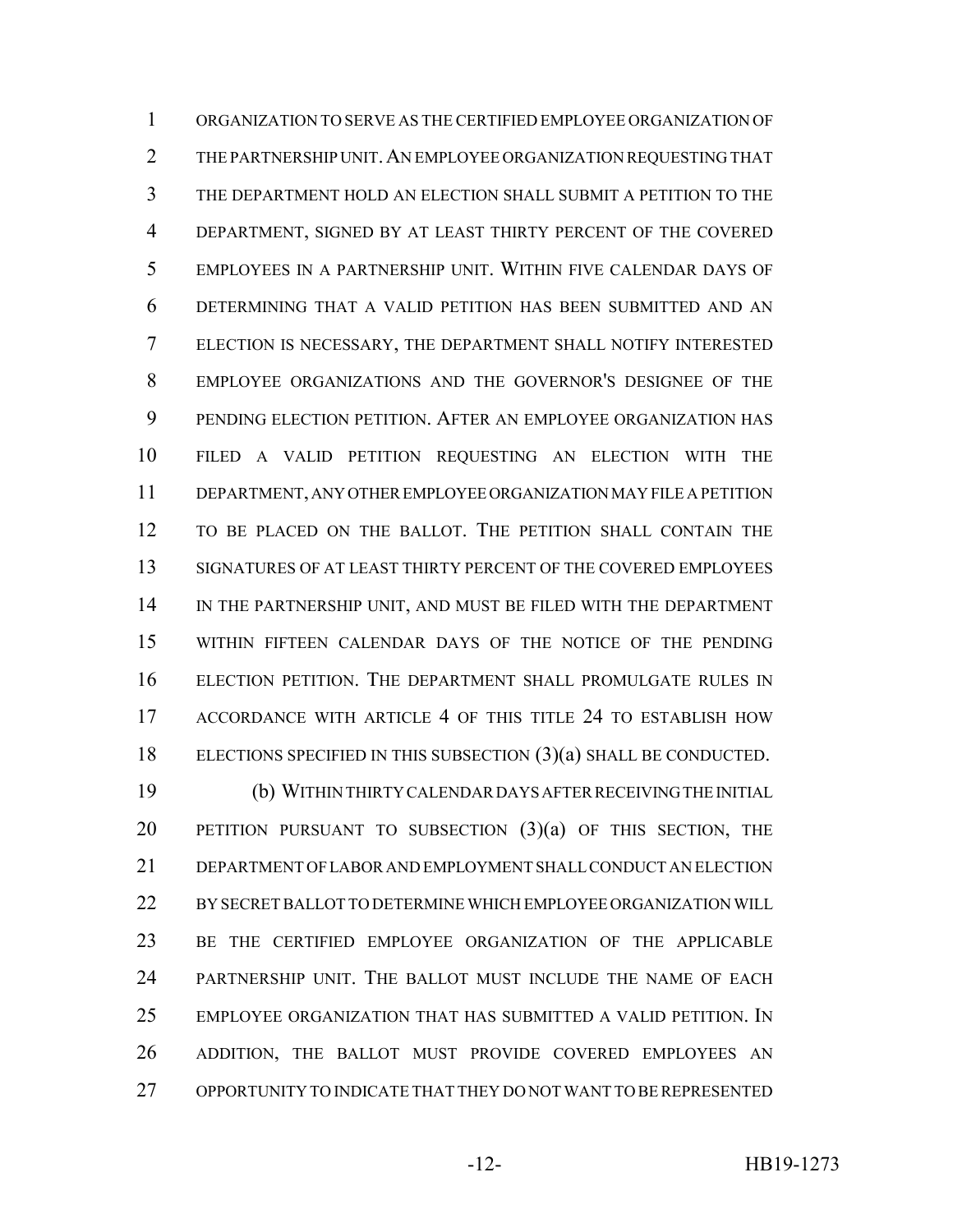BY AN EMPLOYEE ORGANIZATION.

 (c) THE DEPARTMENT OF LABOR AND EMPLOYMENT SHALL CERTIFY AS THE CERTIFIED EMPLOYEE ORGANIZATION THE EMPLOYEE ORGANIZATION THAT RECEIVES THE MAJORITY OF VOTES CAST BY THE COVERED EMPLOYEES IN THE APPLICABLE PARTNERSHIP UNIT. IN AN ELECTION IN WHICH THE BALLOT CONTAINS MORE THAN TWO EMPLOYEE ORGANIZATIONS AND AN OPTION NOT TO BE REPRESENTED BY AN EMPLOYEE ORGANIZATION, IF NONE OF THE OPTIONS RECEIVES A MAJORITY OF THE VOTES CAST, THE DEPARTMENT SHALL HOLD A RUNOFF ELECTION BETWEEN THE TWO OPTIONS THAT RECEIVED THE LARGEST NUMBER OF VOTES IN THE FIRST ELECTION. THE RUNOFF ELECTION SHALL BE HELD WITHIN FIFTEEN CALENDAR DAYS AFTER THE INITIAL ELECTION. THE DEPARTMENT SHALL CERTIFY THE EMPLOYEE ORGANIZATION THAT RECEIVES THE MAJORITY OF VOTES CAST IN THE RUNOFF ELECTION AS THE CERTIFIED EMPLOYEE ORGANIZATION OF ALL COVERED EMPLOYEES IN THE APPLICABLE PARTNERSHIP UNIT. IF THE OPTION NOT TO BE REPRESENTED RECEIVES THE MAJORITY OF VOTES CAST IN THE RUNOFF ELECTION, THE DEPARTMENT SHALL NOT CERTIFY ANY EMPLOYEE ORGANIZATION AS THE CERTIFIED EMPLOYEE ORGANIZATION.

20 (d) THE DEPARTMENT OF LABOR AND EMPLOYMENT SHALL NOT 21 HOLD AN ELECTION IN A PARTNERSHIP UNIT:

 (I) WITHIN THE TWELVE-MONTH PERIOD IMMEDIATELY FOLLOWING THE EFFECTIVE DATE OF THIS PART 11 IF AN EMPLOYEE ORGANIZATION IS ALREADY CERTIFIED AS THE CERTIFIED EMPLOYEE ORGANIZATION OF THAT UNIT PURSUANT TO EXECUTIVE ORDER D 028 07; OR

26 (II) IF AN ELECTION OR RUNOFF ELECTION HAS BEEN CONDUCTED IN THAT PARTNERSHIP UNIT WITHIN THE TWELVE-MONTH PERIOD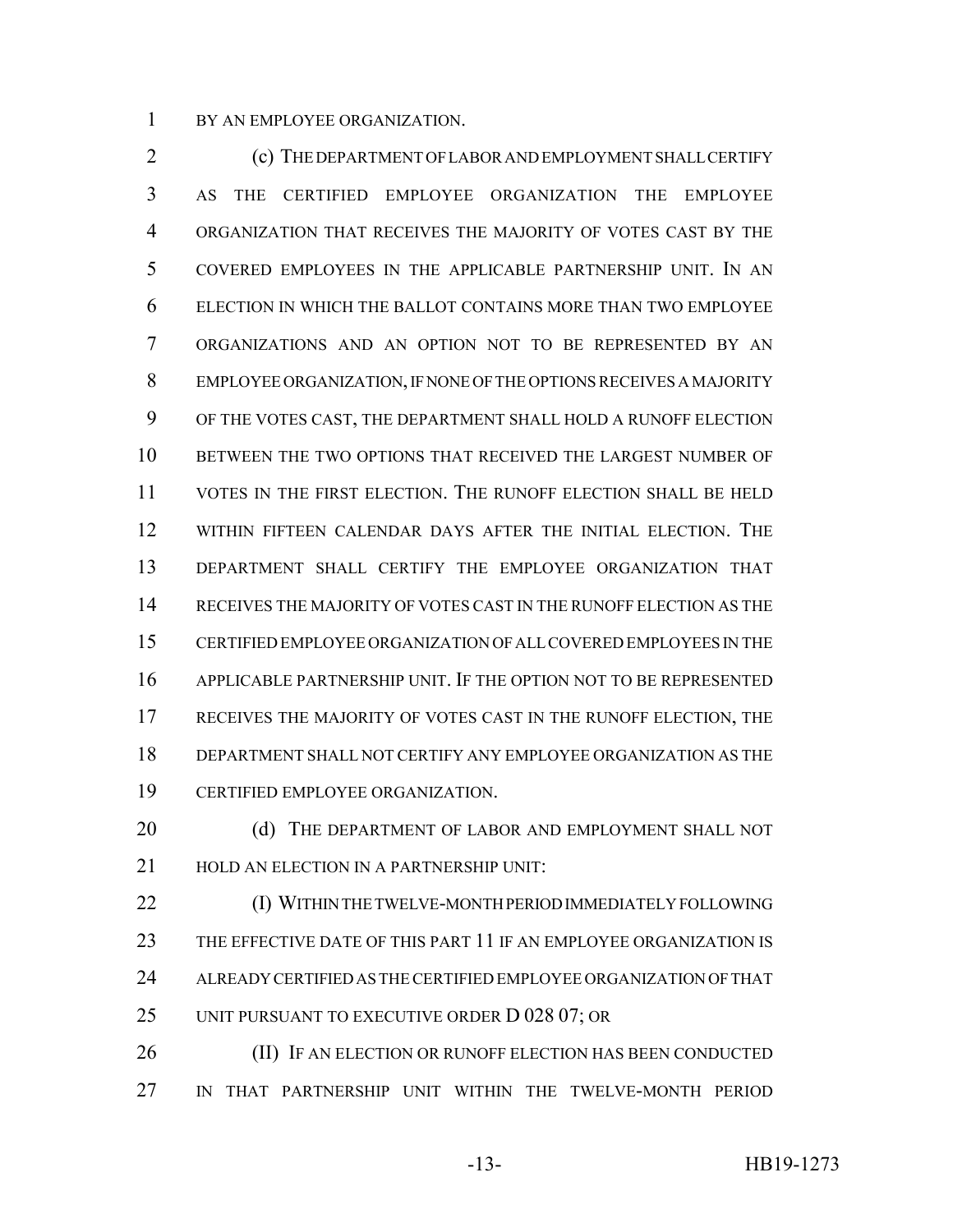1 IMMEDIATELY PRECEDING THE PROPOSED ELECTION.

 (4) (a) A COVERED EMPLOYEE OR AN EMPLOYEE ORGANIZATION MAY INITIATE A DECERTIFICATION OF A CERTIFIED EMPLOYEE ORGANIZATION BY SUBMITTING A PETITION SIGNED BY AT LEAST THIRTY PERCENT OF THE COVERED EMPLOYEES IN THE PARTNERSHIP UNIT REQUESTING A DECERTIFICATION ELECTION. THE DEPARTMENT OF LABOR AN EMPLOYMENT SHALL PROMULGATE RULES IN ACCORDANCE WITH ARTICLE 4 OF THIS TITLE 24 TO ESTABLISH HOW DECERTIFICATION ELECTIONS WILL BE HELD.

 (b) WHEN THERE IS A PARTNERSHIP AGREEMENT IN EFFECT, A COVERED EMPLOYEE OR EMPLOYEE ORGANIZATION MUST SUBMIT A 12 REQUEST FOR A DECERTIFICATION ELECTION TO THE DEPARTMENT OF LABOR AND EMPLOYMENT NO EARLIER THAN NINETY CALENDAR DAYS AND NO LATER THAN SIXTY CALENDAR DAYS BEFORE THE EXPIRATION OF THE AGREEMENT, OR AFTER THE EXPIRATION OF THE FIFTH YEAR OF AN AGREEMENT WITH A TERM OF MORE THAN FIVE YEARS.

 (c) WHEN AN EMPLOYEE ORGANIZATION HAS BEEN CERTIFIED BUT NO PARTNERSHIP AGREEMENT IS IN EFFECT, THE DEPARTMENT OF LABOR AND EMPLOYMENT SHALL NOT ACCEPT A REQUEST FOR A DECERTIFICATION ELECTION EARLIER THAN FIVE YEARS FROM THE DATE OF THE CERTIFICATION.

 **24-50-1107. Rights of covered employees and certified employee organizations.** (1) A COVERED EMPLOYEE MAY FORM, JOIN, OR ASSIST AN EMPLOYEE ORGANIZATION FOR THE PURPOSE OF PARTICIPATING IN THE PARTNERSHIP PROCESS AND THE FORMATION OF A PARTNERSHIP AGREEMENT WITHOUT INTERFERENCE, RESTRAINT, OR COERCION. A COVERED EMPLOYEE ALSO HAS THE RIGHT TO REFRAIN FROM ANY SUCH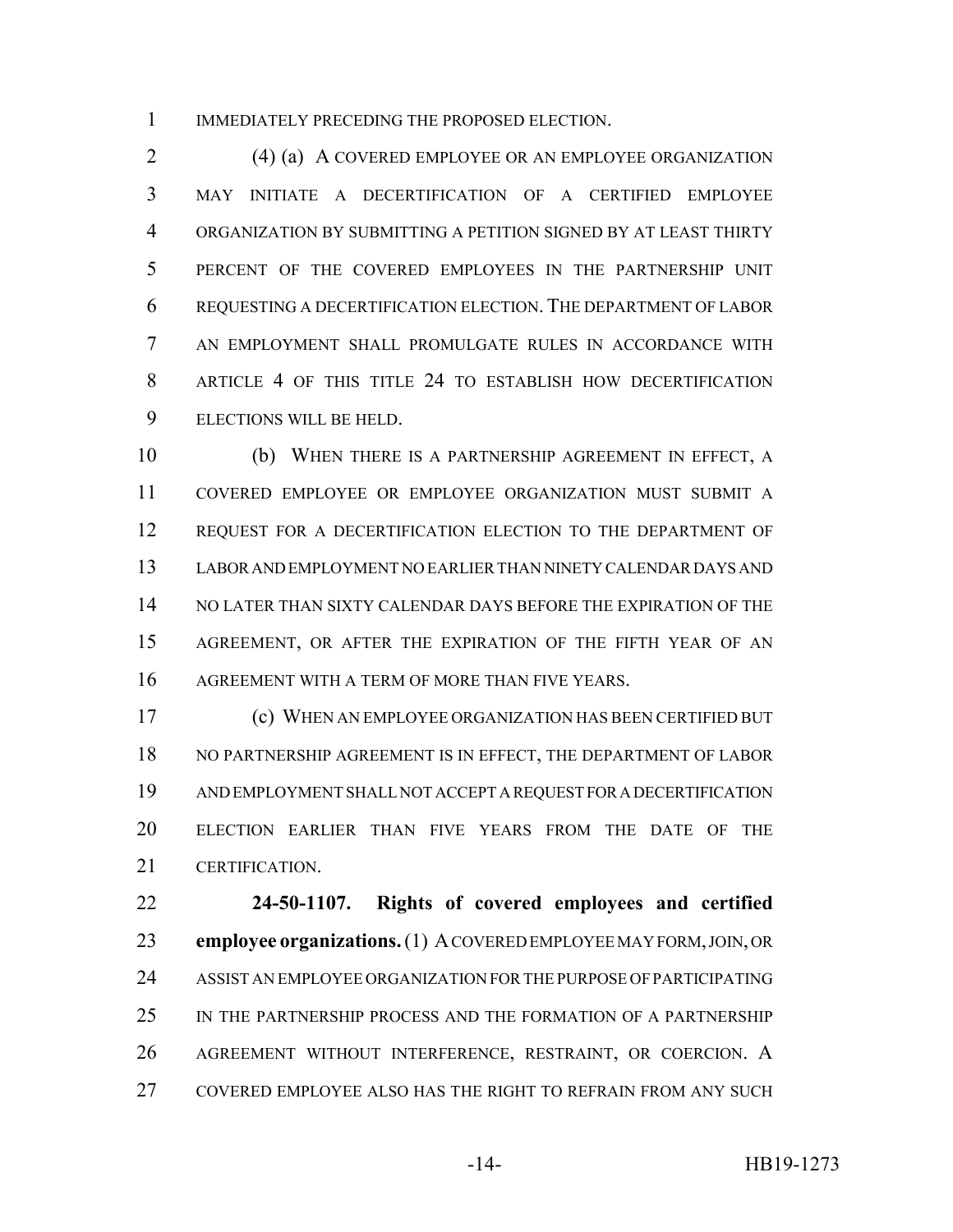ACTIVITIES.

 (2) COVERED EMPLOYEES HAVE THE RIGHT TO COMMUNICATE WITH ONE ANOTHER AND WITH EMPLOYEE ORGANIZATION REPRESENTATIVES CONCERNING ORGANIZATION, REPRESENTATION, AND WORKPLACE ISSUES BY MEANS OF E-MAIL SYSTEMS, TEXTS, OTHER ELECTRONIC COMMUNICATIONS, TELEPHONE, PAPER DOCUMENTS, AND OTHER MEANS OF COMMUNICATION SUBJECT TO REASONABLE REGULATION.

 (3) A CERTIFIED EMPLOYEE ORGANIZATION SHALL HAVE THE RIGHT TO REASONABLE ACCESS TO AREAS IN WHICH COVERED EMPLOYEES WORK, TO INSTITUTIONAL FACILITIES FOR THE PURPOSE OF MEETINGS, AND TO USE INSTITUTIONAL BULLETIN BOARDS, MAILBOXES, E-MAIL SYSTEMS, EMPLOYER WEBSITES, AND OTHER MEANS OF COMMUNICATION, INCLUDING ELECTRONIC COMMUNICATION, SUBJECT TO REASONABLE REGULATION, REGARDING THE EXERCISE OF THE RIGHTS GUARANTEED BY THIS PART 11 OR FOR OTHER PURPOSES RELATED TO ITS RIGHTS AND RESPONSIBILITIES AS A REPRESENTATIVE. THE CERTIFIED EMPLOYEE ORGANIZATION IS THE ONLY EMPLOYEE ORGANIZATION THAT HAS THE RIGHT TO SUCH ACCESS EXCEPT TO THE EXTENT ACCESS IS PROVIDED TO THE GENERAL PUBLIC.

 **24-50-1108. Duties of the certified employee organization.** (1) IN PERFORMING ITS DUTIES UNDER THIS PART 11, A CERTIFIED EMPLOYEE ORGANIZATION SHALL REPRESENT THE INTERESTS OF ALL COVERED EMPLOYEES IN THE PARTNERSHIP UNIT WITHOUT DISCRIMINATION OR REGARD TO MEMBERSHIP IN THE EMPLOYEE ORGANIZATION, AND SHALL NEGOTIATE PARTNERSHIP AGREEMENTS THAT APPLY EQUALLY TO ALL COVERED EMPLOYEES IN THE PARTNERSHIP UNIT. (2) A COVERED EMPLOYEE MAY ACT INDIVIDUALLY TO INITIATE A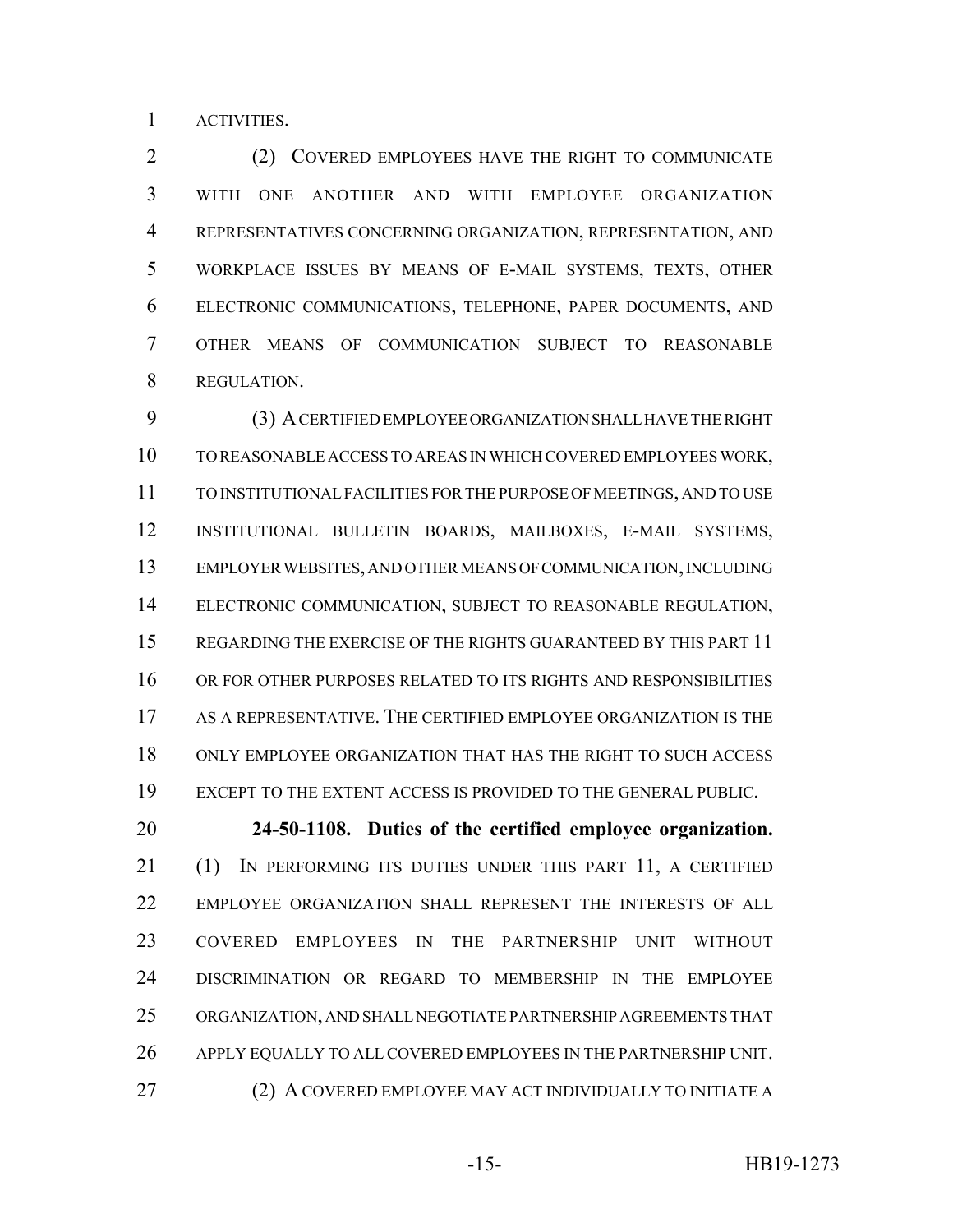GRIEVANCE UNDER THE PARTNERSHIP AGREEMENT PURSUANT TO SECTION 2 24-50-1110(4). ANY FURTHER APPEAL OF THAT GRIEVANCE MAY BE MADE ONLY BY THE CERTIFIED EMPLOYEE ORGANIZATION AT ITS DISCRETION, SUBJECT TO ITS DUTIES ESTABLISHED IN THIS PART 11. IF THE CERTIFIED EMPLOYEE ORGANIZATION IS NOT A PARTY TO THE RESOLUTION OF THE COVERED EMPLOYEE'S GRIEVANCE, THAT RESOLUTION SHALL BE CONSISTENT WITH AND SHALL NOT VIOLATE ANY PARTNERSHIP AGREEMENT THEN IN EFFECT BETWEEN THE EMPLOYER AND THE CERTIFIED EMPLOYEE ORGANIZATION.

 (3) THE CERTIFIED EMPLOYEE ORGANIZATION IS NOT REQUIRED TO REPRESENT COVERED EMPLOYEES IN PERSONNEL ACTIONS PURSUANT TO 12 SECTION 13 (8) OF ARTICLE XII OF THE STATE CONSTITUTION AND 13 SECTIONS 24-50-123, 24-50-124, 24-50-125, AND 24-50-125.3 BEFORE THE STATE PERSONNEL BOARD OR IN ANY OTHER PROCEEDING NOT CREATED BY A PARTNERSHIP AGREEMENT NEGOTIATED PURSUANT TO THIS PART 11.

 (4) A CERTIFIED EMPLOYEE ORGANIZATION SHALL NOT ENGAGE IN A STRIKE, WORK STOPPAGE, OR GROUP SICKOUT AGAINST THE STATE OR ANY OF ITS AGENCIES OR DEPARTMENTS. COVERED EMPLOYEES WHO ENGAGE IN SUCH CONDUCT MAY BE SUBJECT TO DISCHARGE. IF AFTER A HEARING THE DIRECTOR FINDS THAT THE CERTIFIED EMPLOYEE ORGANIZATION CAUSED COVERED EMPLOYEES IN A PARTNERSHIP UNIT TO ENGAGE IN SUCH CONDUCT, THE DIRECTOR'S REMEDY FOR SUCH CONDUCT MAY INCLUDE THAT THE CERTIFIED EMPLOYEE ORGANIZATION BE DECERTIFIED FROM REPRESENTING THAT PARTNERSHIP UNIT FOR A PERIOD OF UP TO FIVE YEARS.

 **24-50-1109. Duties of the state.** (1) THE STATE SHALL MAKE PAYROLL DEDUCTIONS FOR MEMBERSHIP DUES AND OTHER PAYMENTS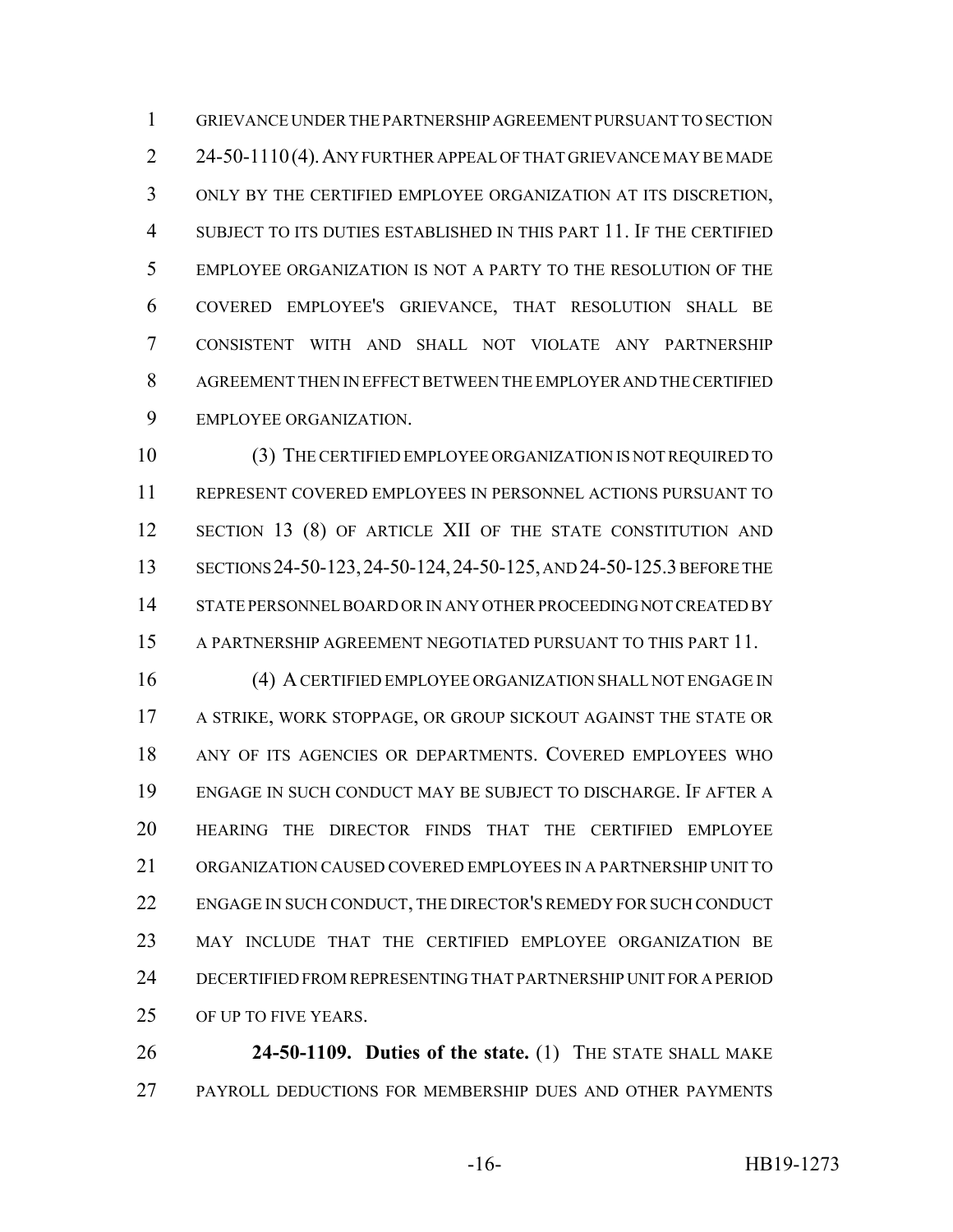THAT COVERED EMPLOYEES AUTHORIZE TO BE MADE TO THE CERTIFIED EMPLOYEE ORGANIZATION AND RELATED ENTITIES. THE CERTIFIED EMPLOYEE ORGANIZATION AND RELATED ENTITIES SHALL BE THE ONLY EMPLOYEE ORGANIZATION FOR WHICH THE STATE SHALL MAKE PAYROLL DEDUCTIONS FROM COVERED EMPLOYEES IN REPRESENTED PARTNERSHIP UNITS.

 (2) THE STATE SHALL HONOR THE TERMS OF COVERED EMPLOYEES' AUTHORIZATIONS FOR PAYROLL DEDUCTIONS MADE IN ANY FORM THAT SATISFIES THE REQUIREMENTS OF THE "UNIFORM ELECTRONIC TRANSACTIONS ACT", ARTICLE 71.3 OF THIS TITLE 24, INCLUDING WITHOUT LIMITATION ELECTRONIC AUTHORIZATIONS, INCLUDING VOICE AUTHORIZATIONS, THAT MEET THE REQUIREMENTS OF AN ELECTRONIC SIGNATURE AS DEFINED IN SECTION 24-71.3-102 (8). COVERED EMPLOYEES' REQUESTS TO CANCEL OR CHANGE AUTHORIZATIONS FOR PAYROLL DEDUCTIONS SHALL BE DIRECTED TO THE CERTIFIED EMPLOYEE ORGANIZATION RATHER THAN TO THE STATE OR EMPLOYER AND THE CERTIFIED EMPLOYEE ORGANIZATION SHALL BE RESPONSIBLE FOR PROCESSING THESE REQUESTS IN ACCORDANCE WITH THE TERMS OF THE AUTHORIZATION, AS LONG AS THE AUTHORIZATION IS NOT IRREVOCABLE FOR A PERIOD OF MORE THAN ONE YEAR. A CERTIFIED EMPLOYEE ORGANIZATION THAT CERTIFIES THAT IT HAS AND WILL MAINTAIN INDIVIDUAL COVERED EMPLOYEE AUTHORIZATIONS IS NOT REQUIRED TO PROVIDE A COPY OF AN INDIVIDUAL AUTHORIZATION TO THE STATE UNLESS A DISPUTE ARISES ABOUT THE EXISTENCE OF TERMS OF THAT AUTHORIZATION. THE CERTIFIED EMPLOYEE ORGANIZATION SHALL INDEMNIFY THE STATE FOR ANY CLAIMS MADE BY THE COVERED EMPLOYEE FOR DEDUCTIONS MADE IN RELIANCE ON THAT INFORMATION.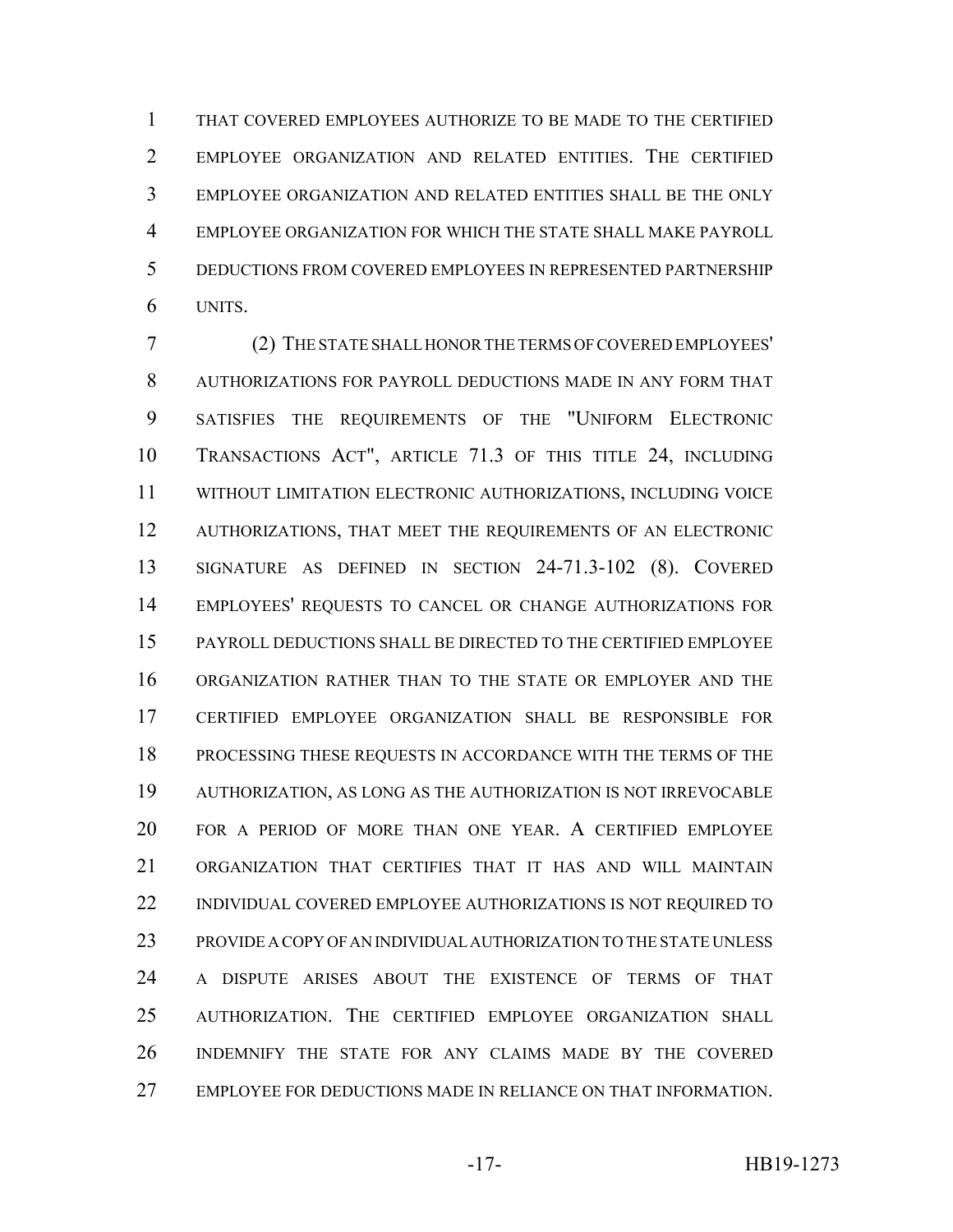(3) WITHIN THIRTY DAYS OF A COVERED EMPLOYEE FIRST BEING 2 HIRED OR REHIRED BY THE STATE OR BY THE FIRST PAY PERIOD OF THE MONTH FOLLOWING HIRE OR REHIRE, OR WITHIN THIRTY DAYS OF BEING PROMOTED OR TRANSFERRED TO A NEW PARTNERSHIP UNIT, THE DEPARTMENT OF PERSONNEL SHALL:

 (a) NOTIFY THE CERTIFIED EMPLOYEE ORGANIZATION THAT REPRESENTS THAT PARTNERSHIP UNIT, IF ANY, OF THE COVERED EMPLOYEE'S NAME, JOB TITLE, CLASSIFICATION, STATE DEPARTMENT, WORK LOCATION, ALL TELEPHONE NUMBERS, E-MAIL ADDRESSES, AND PHYSICAL WORK ADDRESSES ON FILE WITH THE STATE, AND HOURS OF WORK. THE CERTIFIED EMPLOYEE ORGANIZATION ALONE HAS THE RIGHT TO SUCH INFORMATION, AND SUCH INFORMATION SHALL NOT BE SUBJECT TO DISCLOSURE THROUGH A PUBLIC RECORD REQUEST BY THIRD PARTIES.

 (b) ALLOW THE CERTIFIED EMPLOYEE ORGANIZATION TO MEET WITH THAT COVERED EMPLOYEE DURING WORK TIME, UNLESS OTHERWISE SPECIFIED WITHIN A PARTNERSHIP AGREEMENT NEGOTIATED PURSUANT TO THIS PART 11.

 (4) THE DEPARTMENT OF PERSONNEL SHALL PROVIDE TO THE CERTIFIED EMPLOYEE ORGANIZATION A LIST OF INFORMATION FOR ALL COVERED EMPLOYEES IN A PARTNERSHIP UNIT AT LEAST EVERY ONE HUNDRED TWENTY DAYS. THE LIST SHALL INCLUDE EACH COVERED EMPLOYEE'S NAME, JOB TITLE, CLASSIFICATION, WORK LOCATION, ALL TELEPHONE NUMBERS, E-MAIL ADDRESSES AND PHYSICAL ADDRESSES ON FILE WITH THE STATE, AND HOURS OF WORK. THE CERTIFIED EMPLOYEE ORGANIZATION ALONE HAS THE RIGHT TO SUCH INFORMATION, AND MAY NEGOTIATE MORE FREQUENT OR DETAILED INFORMATION PURSUANT TO A PARTNERSHIP AGREEMENT.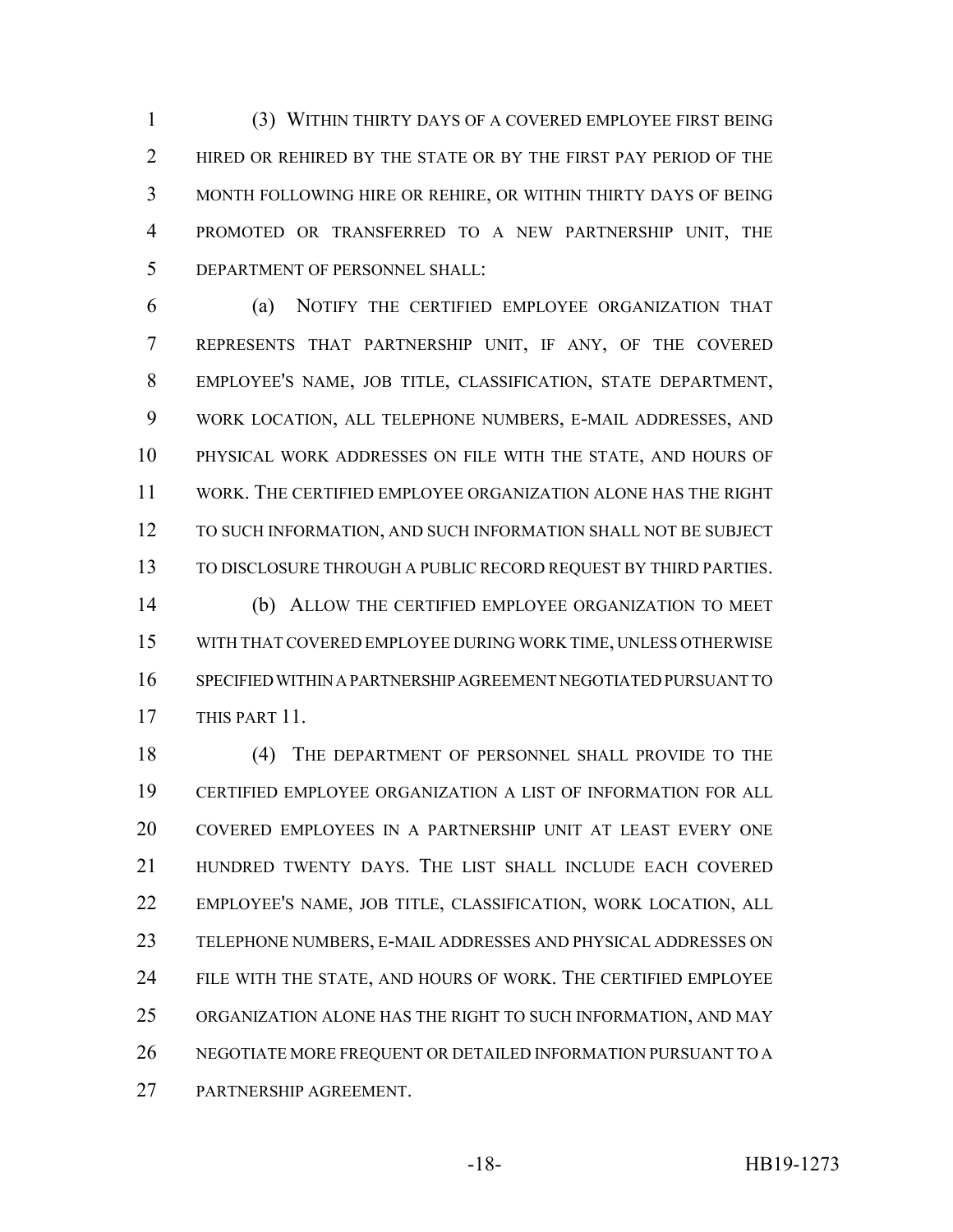(5) (a) THE STATE SHALL PROVIDE THE CERTIFIED EMPLOYEE ORGANIZATION ACCESS TO ITS NEW EMPLOYEE ORIENTATIONS.

 (b) THE CERTIFIED EMPLOYEE ORGANIZATION SHALL RECEIVE NOT LESS THAN TEN DAYS' NOTICE IN ADVANCE OF A NEW EMPLOYEE ORIENTATION; EXCEPT THAT A SHORTER NOTICE MAY BE PROVIDED IN A SPECIFIC INSTANCE WHERE THERE IS AN URGENT NEED CRITICAL TO THE PUBLIC EMPLOYER'S OPERATIONS THAT WAS NOT REASONABLY FORESEEABLE.

 (c) THE STATE AND THE CERTIFIED EMPLOYEE ORGANIZATION SHALL DETERMINE THE STRUCTURE, TIME, AND MANNER OF THE EMPLOYEE ORGANIZATION'S ACCESS THROUGH MUTUAL AGREEMENT.

 (d) THE DATE, TIME, AND PLACE OF NEW EMPLOYEE ORIENTATIONS WILL ONLY BE PROVIDED TO COVERED EMPLOYEES, CERTIFIED EMPLOYEE ORGANIZATIONS, AND VENDORS CONTRACTED FOR SERVICES PROVIDED AT THE ORIENTATION.

 (6) AFTER THE STATE AND THE CERTIFIED EMPLOYEE ORGANIZATION REACH A PARTNERSHIP AGREEMENT, THE GOVERNOR SHALL REQUEST FROM THE GENERAL ASSEMBLY, AS PART OF THE GOVERNOR'S INITIAL OR SUPPLEMENTAL BUDGET REQUEST, SUFFICIENT APPROPRIATIONS TO IMPLEMENT TERMS OF THE AGREEMENT REQUIRING THE EXPENDITURE OF MONEY. THE PROVISIONS OF A PARTNERSHIP AGREEMENT THAT REQUIRE THE EXPENDITURE OF MONEY SHALL BE CONTINGENT UPON THE AVAILABILITY OF MONEY AND THE SPECIFIC 24 APPROPRIATION OF MONEY BY THE GENERAL ASSEMBLY.

 (7) THE STATE AND ITS DESIGNEES AND AGENTS, INCLUDING THE GOVERNOR'S DESIGNEE, THE EXECUTIVE DIRECTORS OF STATE AGENCIES, AND OTHER STATE OFFICIALS CHARGED WITH ADMINISTERING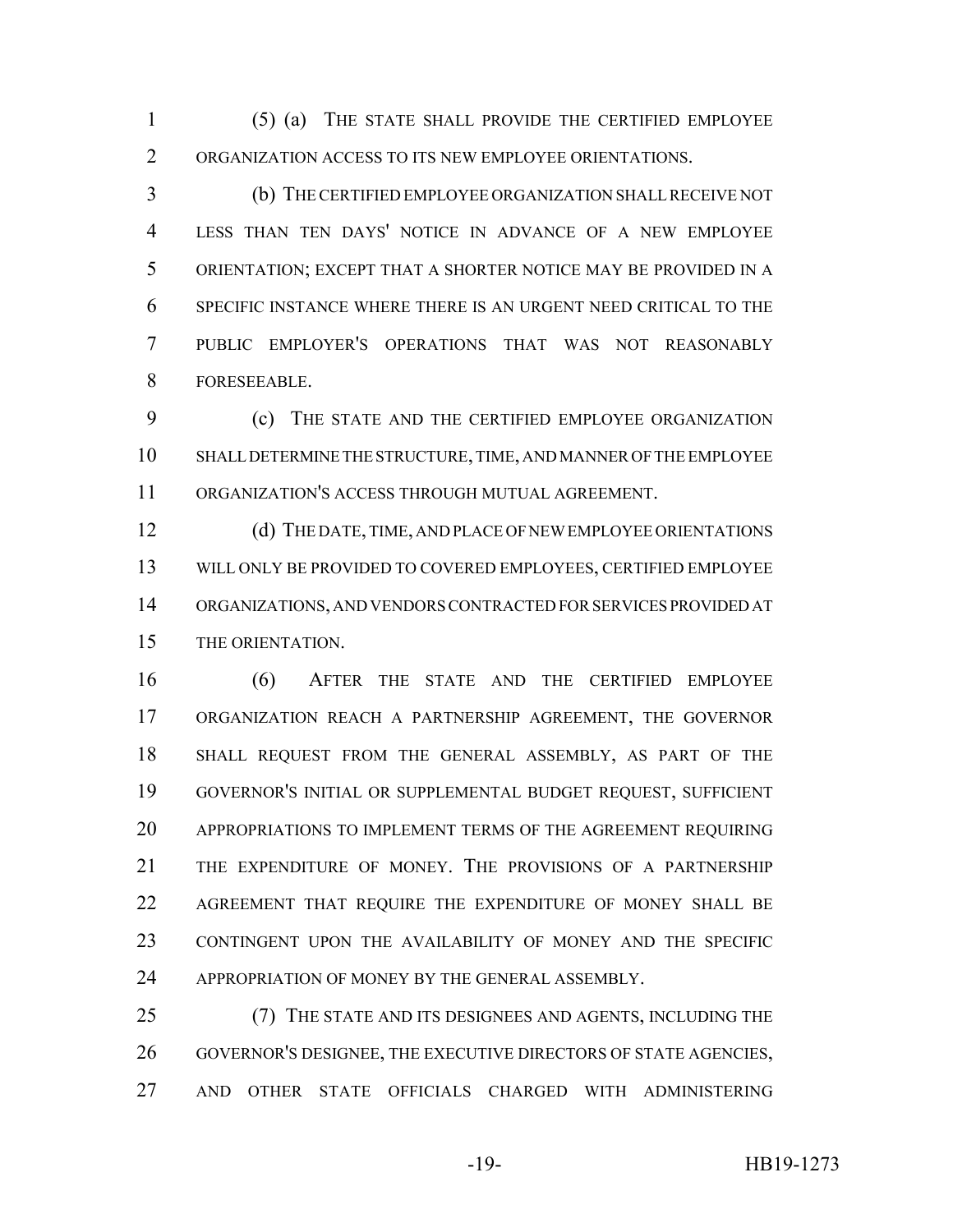PARTNERSHIP AGREEMENTS, SHALL ENGAGE IN GOOD FAITH IN ALL ASPECTS OF THE PARTNERSHIP PROCESS. THE STATE AND ITS DESIGNEES AND AGENTS SHALL NOT:

 (a) ENCOURAGE OR DISCOURAGE MEMBERSHIP IN ANY EMPLOYEE ORGANIZATION OR ENCOURAGE, DISCOURAGE, OR TAKE A POSITION REGARDING ANY COVERED EMPLOYEE'S CHOICE TO SELECT OR REFRAIN FROM SELECTING A CERTIFIED EMPLOYEE ORGANIZATION;

 (b) EXPEND PUBLIC MONEY OR RESOURCES FOR A NEGATIVE CAMPAIGN AGAINST AN EMPLOYEE ORGANIZATION OR PROVIDE ASSISTANCE TO ANY INDIVIDUAL OR GROUP TO ENGAGE IN SUCH A CAMPAIGN;

 (c) INTERFERE WITH, RESTRAIN, OR COERCE COVERED EMPLOYEES FROM EXERCISING THE RIGHTS GRANTED BY THIS PART 11, PROVIDED THAT:

 (I) THIS SUBSECTION (7)(c) SHALL NOT IMPAIR THE RIGHT OF A CERTIFIED EMPLOYEE ORGANIZATION TO PRESCRIBE ITS OWN RULES WITH RESPECT TO RECRUITING AND MAINTAINING ITS MEMBERSHIP; AND

 (II) THAT A CERTIFIED EMPLOYEE ORGANIZATION COMMITS A VIOLATION OF ITS DUTIES SPECIFIED IN SECTION 24-50-1108 ONLY BY COMMITTING INTENTIONAL MISCONDUCT IN ITS DUTIES OF REPRESENTATION;

22 (d) DISCHARGE OR DISCRIMINATE AGAINST ANY COVERED EMPLOYEE BECAUSE SHE OR HE FILED A PETITION, AFFIDAVIT, OR COMPLAINT OR GAVE ANY INFORMATION OR TESTIMONY UNDER THIS PART 11, OR BECAUSE SHE OR HE FORMED, JOINED, OR CHOSE TO BE REPRESENTED BY ANY EMPLOYEE ORGANIZATION;

(e) REFUSE TO PARTICIPATE IN THE PARTNERSHIP PROCESS ONCE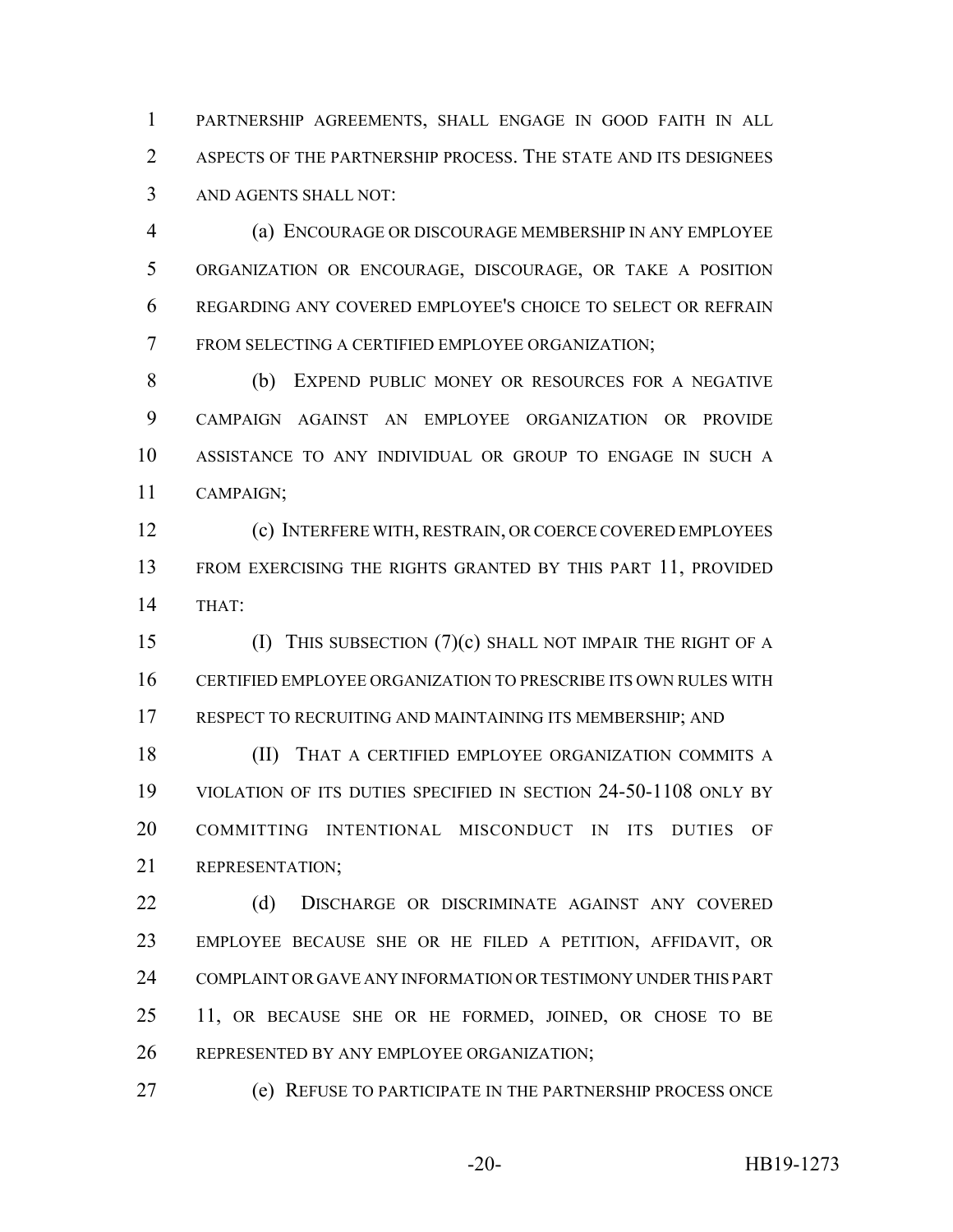A CERTIFIED EMPLOYEE ORGANIZATION IS CERTIFIED; OR

 (f) REFUSE TO PARTICIPATE IN THE PARTNERSHIP DISPUTE RESOLUTION PROCESS.

 **24-50-1110. Partnership agreements.** (1) WITHIN SIXTY DAYS AFTER AN EMPLOYEE ORGANIZATION HAS BEEN CERTIFIED AS THE CERTIFIED EMPLOYEE ORGANIZATION FOR A PARTNERSHIP UNIT PURSUANT TO SECTION 24-50-1106, OR IN THE CASE WHERE AN EXISTING PARTNERSHIP AGREEMENT IS IN EFFECT, AT LEAST ONE HUNDRED EIGHTY DAYS PRIOR TO THE EXPIRATION OF THE EXISTING PARTNERSHIP AGREEMENT, THE CERTIFIED EMPLOYEE ORGANIZATION AND THE STATE SHALL BEGIN MEETINGS TO DISCUSS AND COOPERATIVELY DRAFT MUTUALLY AGREED UPON WRITTEN PARTNERSHIP AGREEMENTS TO BE 13 BINDING ON THE STATE, THE CERTIFIED EMPLOYEE ORGANIZATION, AND COVERED EMPLOYEES. BOTH THE CERTIFIED EMPLOYEE ORGANIZATION AND THE STATE SHALL ACT IN GOOD FAITH TO REACH AGREEMENT ON ALL APPROPRIATE ISSUES, INCLUDING BUT NOT LIMITED TO:

- (a) IMPROVING RECRUITMENT AND RETENTION OF EMPLOYEES;
- (b) COMPENSATION;
- (c) BENEFITS;

20 (d) TERMS AND CONDITIONS OF WORK FOR COVERED EMPLOYEES; AND

 (e) METHODS FOR COVERED EMPLOYEES AND EMPLOYERS TO PARTNER ON DELIVERY OF QUALITY PUBLIC SERVICES.

 (2) (a) PARTNERSHIP AGREEMENTS THAT GOVERN DISCUSSIONS OF MATTERS IMPACTING ALL COVERED EMPLOYEES IN ALL OF THE REPRESENTED PARTNERSHIP UNITS OR THAT NECESSITATE STATEWIDE UNIFORMITY PURSUANT TO THE STATE CONSTITUTION, STATE STATUTE, OR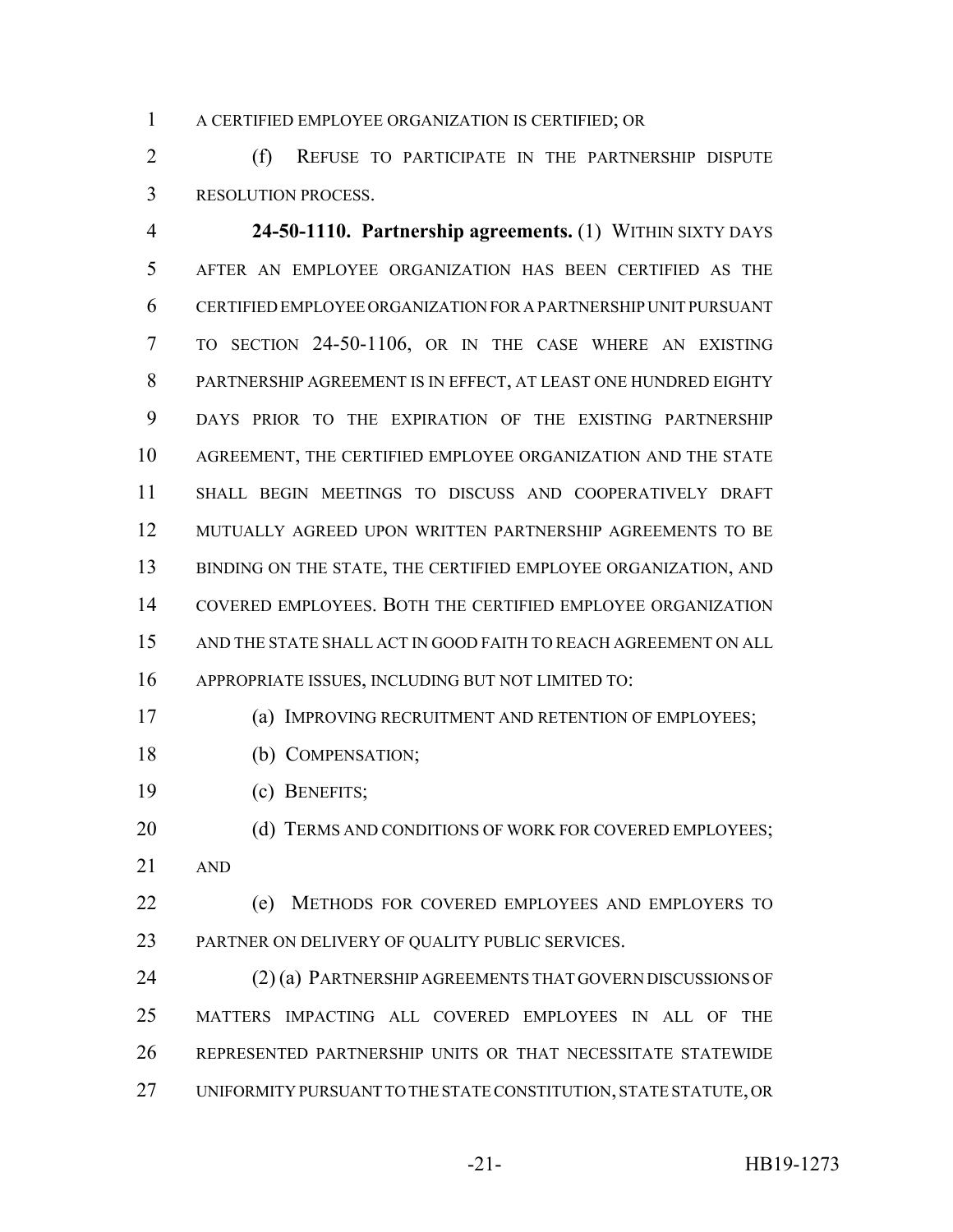ADMINISTRATIVE RULE, OR AS A PRACTICAL MATTER, INCLUDING ECONOMIC ISSUES, SHALL BE NEGOTIATED ON A COLLABORATIVE BASIS WITH ALL CERTIFIED EMPLOYEE ORGANIZATIONS; EXCEPT THAT A CERTIFIED EMPLOYEE ORGANIZATION MAY OPT OUT OF THE JOINT NEGOTIATIONS AND MAY NEGOTIATE SEPARATELY FOR ALL THE PARTNERSHIP UNITS IT REPRESENTS. THE GOVERNOR'S DESIGNEE SHALL CONDUCT NEGOTIATION OF SUCH A PARTNERSHIP AGREEMENT AND MAY CONSULT WITH THE EXECUTIVE OFFICIALS CHARGED WITH ADMINISTERING THE ISSUES SUBJECT TO THE PARTNERSHIP AGREEMENT.

 (b) PARTNERSHIP AGREEMENTS THAT GOVERN MATTERS IMPACTING COVERED EMPLOYEES IN A SINGLE DEPARTMENT OR AGENCY SHALL BE NEGOTIATED BY A DESIGNEE OR NEGOTIATING TEAM SELECTED 13 BY A COALITION OF THE CERTIFIED EMPLOYEE ORGANIZATIONS REPRESENTING COVERED EMPLOYEES IN THAT DEPARTMENT OR AGENCY, 15 AND THE EXECUTIVE DIRECTOR OF SUCH DEPARTMENT OR AGENCY IN CONCERT WITH THE GOVERNOR'S DESIGNEE.THE STATE SHALL NEGOTIATE SUCH DEPARTMENT- OR AGENCY-LEVEL AGREEMENTS AT THE REQUEST OF THE CERTIFIED EMPLOYEE ORGANIZATION REPRESENTING ONE OR MORE OF 19 THE OCCUPATIONAL GROUPS IN THE DEPARTMENT OR AGENCY.

20 (3) THE PARTNERSHIP AGREEMENT FOR EACH PARTNERSHIP UNIT MAY ESTABLISH ONE OR MORE EMPLOYEE-MANAGEMENT FORUMS OR EMPLOYEE-MANAGEMENT COMMITTEES TO ADDRESS ISSUES THAT IMPACT STATE SERVICES FOR THAT PARTNERSHIP UNIT. THE FORUMS OR COMMITTEES MAY PROVIDE AN OPPORTUNITY FOR COVERED EMPLOYEES, THROUGH THEIR CERTIFIED EMPLOYEE ORGANIZATION, AND MANAGEMENT 26 TO DISCUSS ISSUES REGARDING THE PROVISION OF STATE SERVICES AND WORKPLACE ISSUES THAT ARISE DURING THE TERM OF THE AGREEMENT.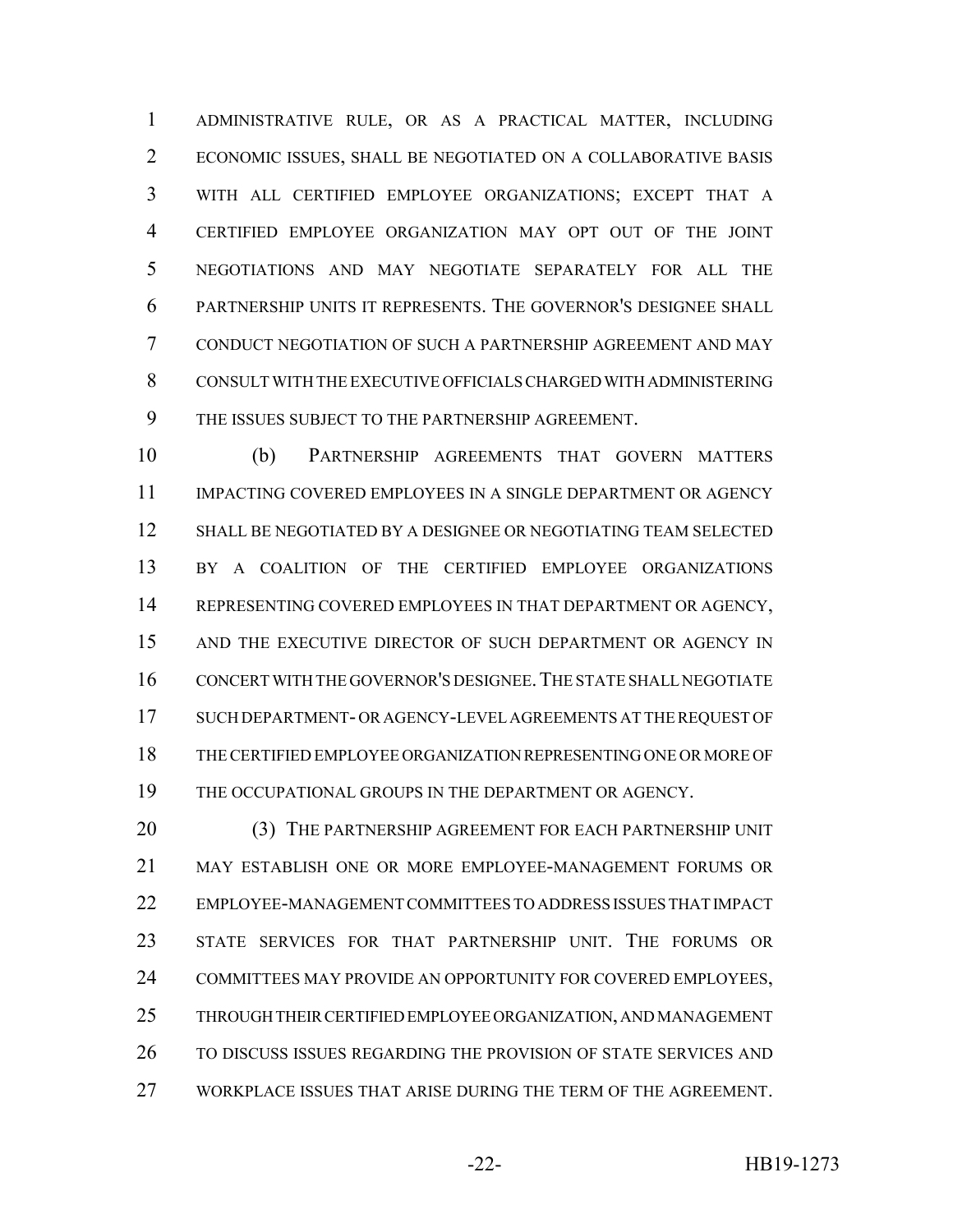THE FORUMS OR COMMITTEES MAY ALSO PROVIDE AN OPPORTUNITY FOR INFORMAL PROBLEM SOLVING AND POSITIVE DISCUSSION. IF THE STATE AND THE CERTIFIED EMPLOYEE ORGANIZATIONS OF TWO OR MORE PARTNERSHIP UNITS AGREE, THE FORUM MAY INCLUDE MORE THAN ONE PARTNERSHIP UNIT. THE PARTIES MAY NEGOTIATE FUNDING AND RESOURCES TO SUPPORT THESE FORUMS OR COMMITTEES.

 (4) A PARTNERSHIP AGREEMENT SHALL PROVIDE FOR A GRIEVANCE PROCEDURE CULMINATING IN FINAL AND BINDING ARBITRATION TO RESOLVE DISPUTES OVER THE INTERPRETATION, APPLICATION, AND ENFORCEMENT OF ANY PROVISION OF THE PARTNERSHIP AGREEMENT.

 (5) A PARTNERSHIP AGREEMENT THAT IS EXECUTED BY THE STATE AND THE CERTIFIED EMPLOYEE ORGANIZATION IS ENFORCEABLE AND 13 BINDING ON THE STATE, REPRESENTATIVE, AND COVERED EMPLOYEES COVERED BY THE AGREEMENT AND DISPUTES OVER THE INTERPRETATION, APPLICATION, AND ENFORCEMENT OF ANY PROVISION OF THE PARTNERSHIP AGREEMENT ARE SUBJECT TO REVIEW PURSUANT TO SUBSECTION (4) OF THIS SECTION.

 (6) NOTHING IN THIS PART 11 SHALL INTERFERE WITH THE RIGHT OF A CERTIFIED EMPLOYEE ORGANIZATION TO SUBMIT ANY PARTNERSHIP AGREEMENT TO THE COVERED EMPLOYEES IN THE PARTNERSHIP UNIT THAT 21 IT REPRESENTS FOR FINAL RATIFICATION.

 (7) MEETINGS AND DISCUSSIONS HELD PURSUANT TO THIS SECTION 23 AND THE DISPUTE RESOLUTION PROCESS SPECIFIED IN SUBSECTION (4) OF THIS SECTION AND IN SECTION 24-50-1111 ARE NOT MEETINGS AS DEFINED IN SECTION 24-6-402.

 (8) EXCEPT FOR A PARTNERSHIP AGREEMENT SUBMITTED FOR RATIFICATION, ALL DOCUMENTS, PROPOSALS, AND DRAFT AND TENTATIVE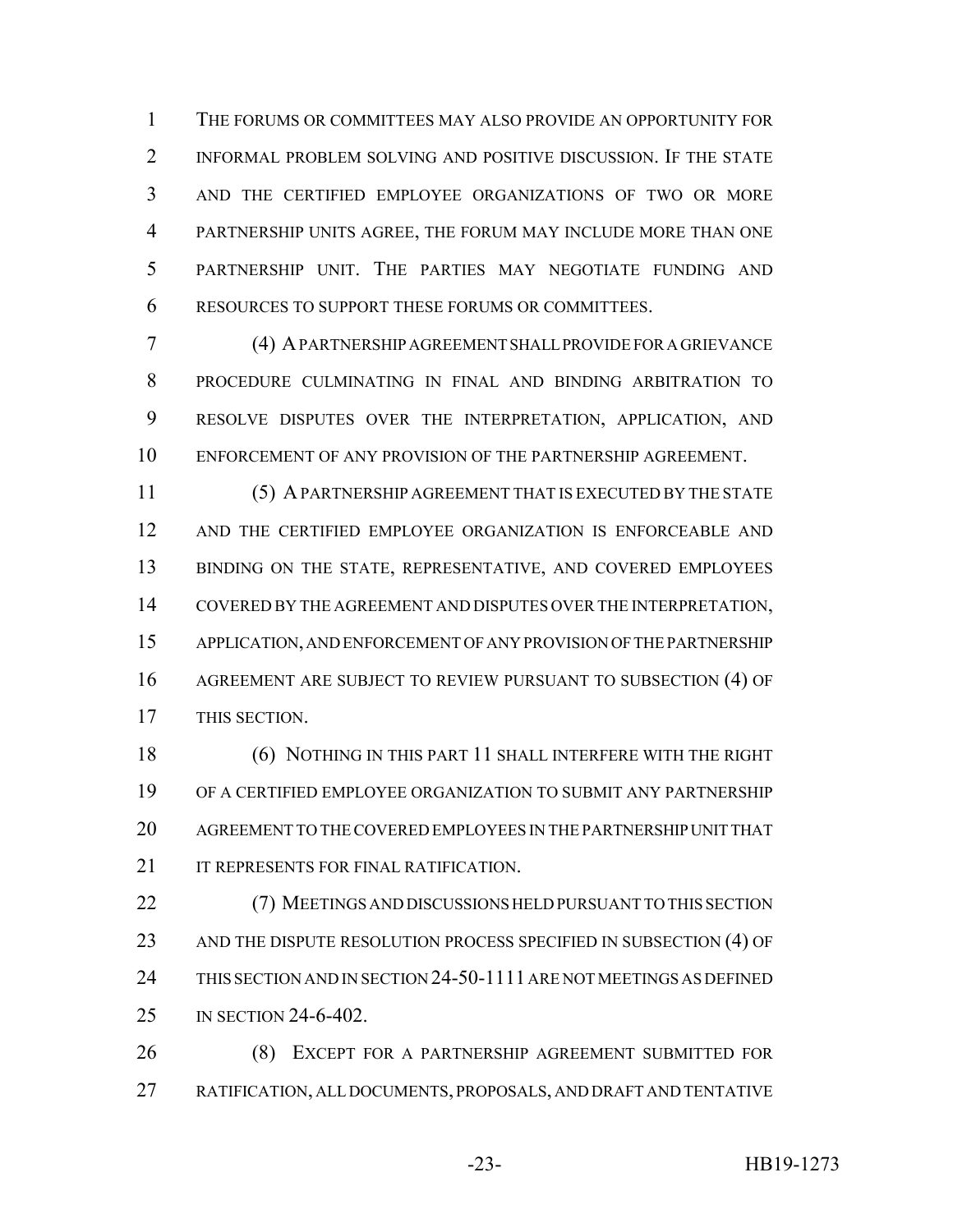AGREEMENTS DRAFTED OR EXCHANGED PURSUANT TO THE PROCESS ESTABLISHED IN THIS SECTION SHALL BE PRIVILEGED AND NOT SUBJECT TO DISCLOSURE PURSUANT TO THE "COLORADO OPEN RECORDS ACT", PART 2 OF ARTICLE 72 OF THIS TITLE 24. NOTHING IN THIS SECTION SHALL BE CONSTRUED TO PREVENT A CERTIFIED EMPLOYEE ORGANIZATION OR THE STATE FROM PRESENTING SUCH MATERIALS IN ANY DISPUTE RESOLUTION PROCESS PURSUANT TO SUBSECTION (4) OF THIS SECTION OR SECTION 24-50-1111.

 **24-50-1111. Dispute resolution in formation of partnership agreement.** (1) IF DISPUTES ARISE DURING THE FORMATION OF A PARTNERSHIP AGREEMENT, THE CERTIFIED EMPLOYEE ORGANIZATION AND 12 THE STATE, TO ENCOURAGE A TRUE COOPERATIVE PARTNERSHIP, SHALL ENGAGE IN THE DISPUTE RESOLUTION PROCESS ESTABLISHED IN THIS SECTION OR AN ALTERNATIVE PROCEDURE ESTABLISHED BY MUTUAL AGREEMENT. ALL DEADLINES MAY BE EXTENDED PURSUANT TO MUTUAL AGREEMENT OF THE PARTIES.

 (2) IF THE CERTIFIED EMPLOYEE ORGANIZATION AND THE STATE CANNOT REACH AGREEMENT WITHIN NINETY CALENDAR DAYS AFTER COMMENCING MEETINGS TO DRAFT A PARTNERSHIP AGREEMENT, EITHER PARTY MAY REQUEST THAT THE MATTER BE SENT TO MEDIATION WITH A MUTUALLY AGREED UPON MEDIATOR.

22 (3) (a) IF THE PARTIES DO NOT REACH AGREEMENT WITHIN THIRTY CALENDAR DAYS AFTER COMMENCING MEDIATION, THE PARTIES SHALL SUBMIT ALL REMAINING ISSUES IN DISPUTE FOR FINAL AND BINDING ARBITRATION BEFORE AN ARBITRATOR SELECTED PURSUANT TO THIS 26 SUBSECTION (3).

27 (b) WITHIN SIXTY DAYS OF THE EFFECTIVE DATE OF THIS PART 11,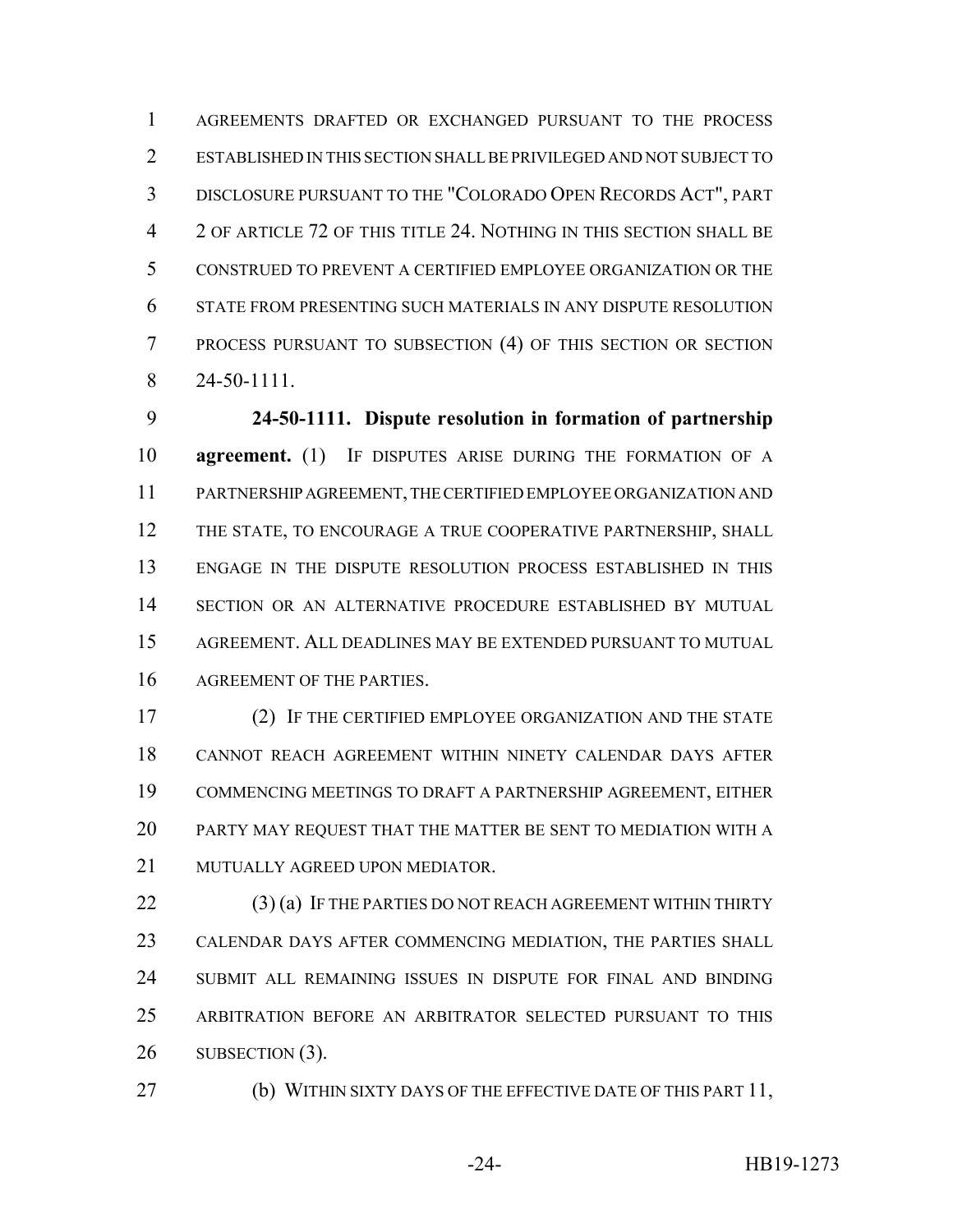THE STATE, THROUGH THE GOVERNOR OR HIS OR HER DESIGNEE, SHALL CREATE A PERMANENT PANEL OF NINE QUALIFIED ARBITRATORS TO HEAR DISPUTES UNDER THIS SECTION. AN ARBITRATOR IS QUALIFIED IF AT THE TIME HE OR SHE IS PLACED ON THE PERMANENT PANEL, HE OR SHE IS A MEMBER OF A MUTUALLY AGREED UPON, RESPECTED, NATIONAL, NOT-FOR-PROFIT ENTITY THAT PROVIDES ALTERNATIVE DISPUTE RESOLUTION SERVICES, IS ON THE PANEL OF A MUTUALLY AGREED UPON, RESPECTED, NATIONAL, NOT-FOR-PROFIT ORGANIZATION OF LABOR ARBITRATORS, OR HAS SERVED AS A NEUTRAL HEARING OFFICER IN LABOR AND MANAGEMENT DISPUTES FOR AT LEAST THREE YEARS AND CONDUCTED AT LEAST FIVE HEARINGS PER YEAR IN TWO OF THE THREE YEARS. AT ANY TIME OTHER THAN DURING THE PERIOD BETWEEN FROM WHEN AN ARBITRATOR HAS BEEN SELECTED AND ISSUES A DECISION ON THE DISPUTE UNDER THIS SECTION, THE STATE MAY REMOVE A QUALIFIED ARBITRATOR FROM THE PERMANENT PANEL AND REPLACE HIM OR HER WITH ANOTHER QUALIFIED ARBITRATOR.

 (c) THE SELECTION OF AN ARBITRATOR TO HEAR THE DISPUTE SHALL BE DONE BY PARTIES ALTERNATELY ELIMINATING ONE NAME FROM THE PERMANENT PANEL OF NINE ARBITRATORS, WITH THE CERTIFIED EMPLOYEE ORGANIZATION ELIMINATING THE FIRST NAME, UNTIL ONE NAME REMAINS AND THAT ARBITRATOR SHALL HEAR AND DECIDE THE DISPUTE.

23 (d) THE ARBITRATOR SHALL CONSIDER THE FOLLOWING FACTORS IN REACHING A DECISION ON EACH PARTICULAR OUTSTANDING CONTRACTUAL PROVISION:

 (I) THE INTERESTS AND WELFARE OF THE PUBLIC AND THE 27 FINANCIAL ABILITY OF THE STATE TO BEAR THE COSTS INVOLVED;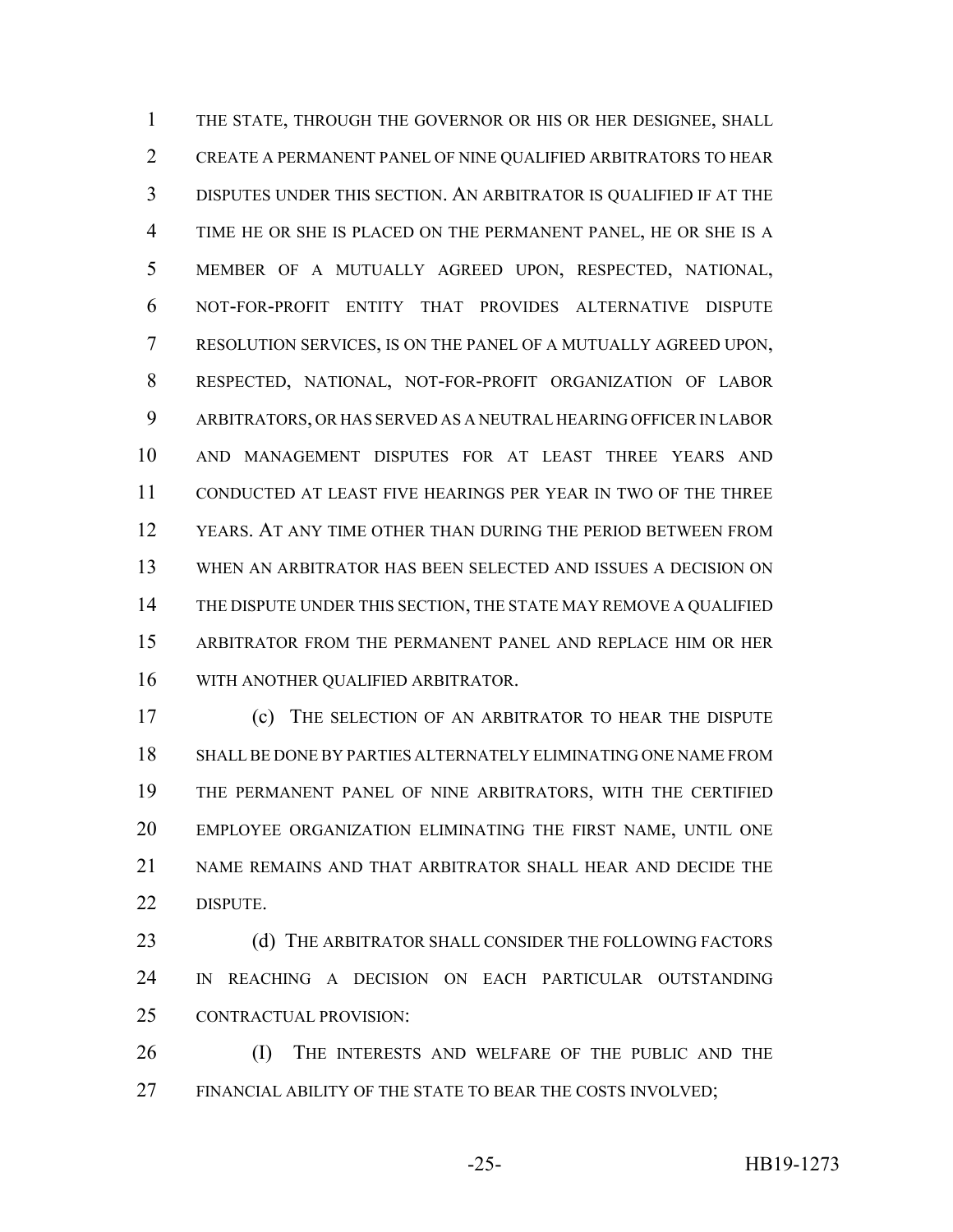(II) THE LAWFUL AUTHORITY OF THE STATE;

**(III) STIPULATIONS OF THE PARTIES;** 

 (IV) COMPARISON OF THE COMPENSATION, BENEFITS, HOURS, AND OTHER TERMS OR CONDITIONS OF EMPLOYMENT OF THE MEMBERS OF THE SAME OR SIMILAR OCCUPATIONAL GROUPS IN OTHER DEPARTMENTS, AGENCIES, OR GOVERNMENT ORGANIZATIONS IN COMPARABLE COMMUNITIES;

8 (V) THE COST OF LIVING;

 (VI) ANY CLAIMS OF FAILURE OF A PARTY TO BARGAIN IN GOOD FAITH; AND

 (VII) OTHER SIMILAR STANDARDS RECOGNIZED IN THE RESOLUTION OF INTEREST ARBITRATION CASES. WITH REGARD TO ISSUES REGARDING FUNDING THE PARTNERSHIP AGREEMENT, THE ARBITRATOR'S DECISION SHALL BE SUBJECT TO APPROPRIATIONS PURSUANT TO LAW.

 (4) THE COST OF THE MEDIATOR AND ARBITRATOR PURSUANT TO THIS SECTION SHALL BE SHARED EQUALLY BY THE CERTIFIED EMPLOYEE ORGANIZATION AND THE STATE.

 (5) THE TIME LIMITATIONS IN THIS SECTION MAY BE EXTENDED BY MUTUAL AGREEMENT OF THE STATE AND THE CERTIFIED EMPLOYEE ORGANIZATION OR ORGANIZATIONS.

21 (6) WITH THE EXCEPTION OF THE FINAL JUDGMENT OF AN ARBITRATOR, ALL DOCUMENTS, PROPOSALS, AND DRAFT AND TENTATIVE AGREEMENTS, DRAFTED OR EXCHANGED PURSUANT TO THE PROCESS ESTABLISHED IN THIS SECTION, SHALL BE PRIVILEGED AND NOT SUBJECT TO DISCLOSURE PURSUANT TO THE "COLORADO OPEN RECORDS ACT", PART 26 2 OF ARTICLE 72 OF THIS TITLE 24.

**24-50-1112. Maintenance of the partnership relationship.** AN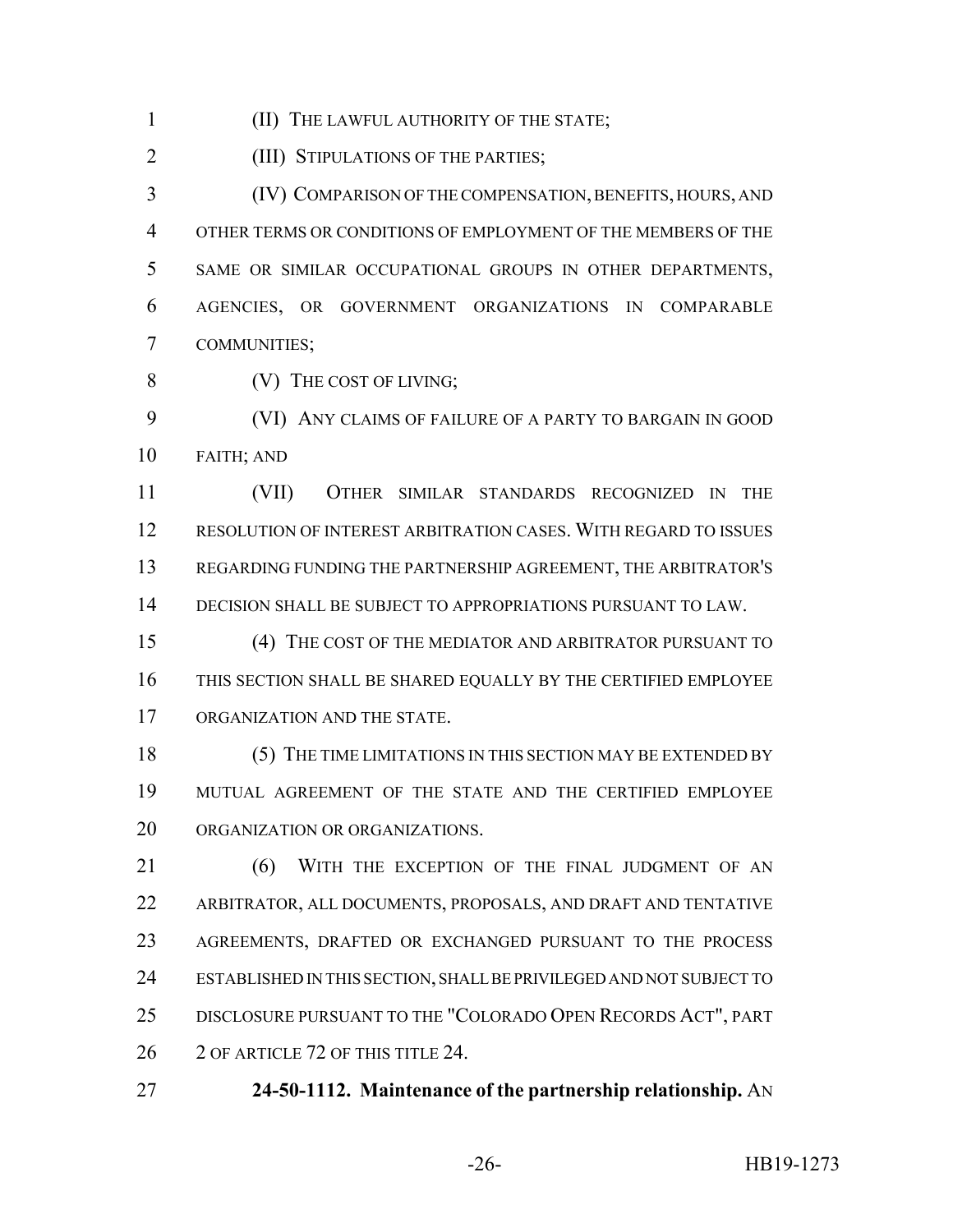EXISTING PARTNERSHIP AGREEMENT SHALL CONTINUE IN FULL FORCE AND EFFECT UNTIL IT IS REPLACED BY A SUBSEQUENT PARTNERSHIP AGREEMENT.

 **24-50-1113. Standard of review.** (1) THE DIRECTOR MAY REQUEST THAT THE COURT OF APPEALS ENFORCE ORDERS ISSUED BY THE DIRECTOR PURSUANT TO THIS PART 11, INCLUDING THOSE FOR APPROPRIATE TEMPORARY RELIEF AND RESTRAINING ORDERS.THE COURT SHALL CONSIDER THE REQUEST FOR ENFORCEMENT ON THE RECORD MADE BEFORE THE DIRECTOR. THE COURT SHALL UPHOLD THE ACTION OF THE DIRECTOR AND TAKE APPROPRIATE ACTION TO ENFORCE THE ACTION OF THE DIRECTOR UNLESS THE COURT CONCLUDES THAT THE ORDER IS:

(a) ARBITRARY, CAPRICIOUS, OR AN ABUSE OF DISCRETION;

 (b) NOT SUPPORTED BY SUBSTANTIAL EVIDENCE ON THE RECORD CONSIDERED AS A WHOLE; OR

(c) OTHERWISE NOT IN ACCORDANCE WITH LAW.

 (2) A PERSON OR PARTY, INCLUDING AN EMPLOYEE ORGANIZATION OR A CERTIFIED EMPLOYEE ORGANIZATION, AFFECTED BY A FINAL RULE, ORDER, OR DECISION OF THE DIRECTOR ISSUED PURSUANT TO THIS PART 11 MAY APPEAL TO A DISTRICT COURT OF THE STATE FOR FURTHER RELIEF. ALL APPEALS SHALL BE BASED ON THE RECORD MADE AT THE DIRECTOR'S HEARING. ALL APPEALS TO THE COURT SHALL BE MADE WITHIN THIRTY CALENDAR DAYS AFTER THE DATE OF THE FINAL RULE, ORDER, OR DECISION OF THE DIRECTOR. ACTIONS TAKEN BY THE DIRECTOR SHALL BE AFFIRMED UNLESS THE COURT CONCLUDES THAT THE ACTION IS:

(a) ARBITRARY, CAPRICIOUS, OR AN ABUSE OF DISCRETION;

 (b) NOT SUPPORTED BY SUBSTANTIAL EVIDENCE ON THE RECORD CONSIDERED AS A WHOLE; OR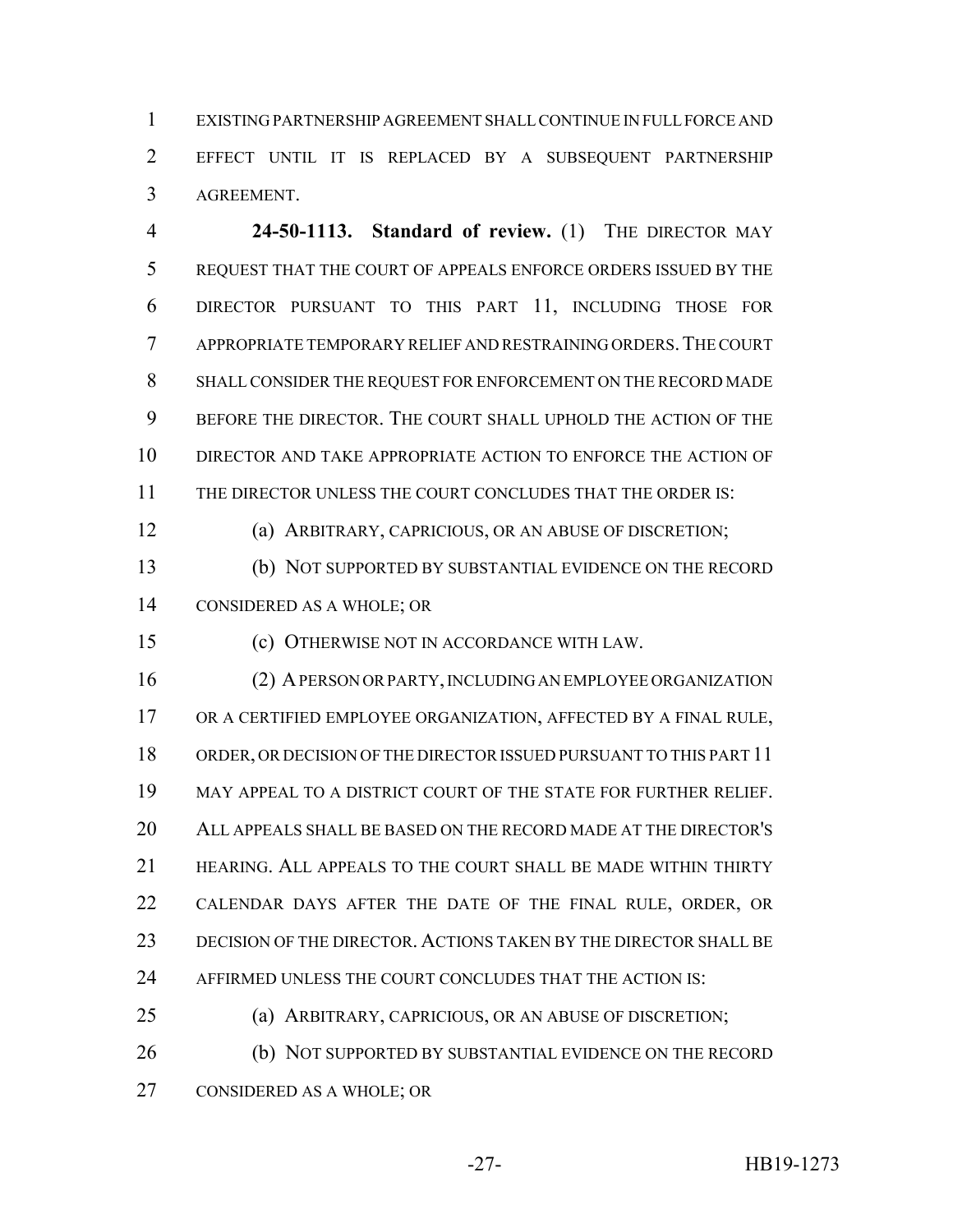(c) OTHERWISE NOT IN ACCORDANCE WITH LAW.

 (3) (a) A PARTY TO A PARTNERSHIP AGREEMENT MAY SEEK ENFORCEMENT OR VACATION OF AN ARBITRATOR'S DECISION ON A GRIEVANCE CONCERNING THE INTERPRETATION, APPLICATION, AND ENFORCEMENT OF A PARTNERSHIP AGREEMENT IN A DISTRICT COURT IN A COUNTY WHERE THE ARBITRATION HEARING WAS HELD.

 (b) THE ARBITRATOR'S DECISION SHALL BE ENFORCED AND THE PARTIES SHALL COMPLY WITH THE DECISION AND AWARD UNLESS THE COURT CONCLUDES THAT:

 (I) THE DECISION AND AWARD WAS PROCURED BY CORRUPTION, FRAUD, OR UNDUE MEANS;

**(II) THE ARBITRATOR EXCEEDED HIS OR HER AUTHORITY;** 

 (III) THE DECISION AND AWARD DID NOT DRAW THE ESSENCE FROM 14 THE PARTNERSHIP AGREEMENT; OR

 (IV) THE DECISION AND AWARD VIOLATES PUBLIC POLICY, THAT THE ARBITRATOR ENGAGED IN MANIFEST DISREGARD OF THE LAW, OR THAT THE ARBITRATION DENIED THE PARTIES A FUNDAMENTALLY FAIR HEARING.

 (4) (a) EITHER THE STATE OR A CERTIFIED EMPLOYEE ORGANIZATION MAY CHALLENGE THE FINAL JUDGMENT OF AN ARBITRATOR'S JUDGMENT RESOLVING A DISPUTE IN THE FORMATION OF A PARTNERSHIP AGREEMENT IN A DISTRICT COURT IN A COUNTY WHERE THE ARBITRATION HEARING WAS HELD.

 (b) THE ARBITRATOR'S DECISION SHALL BE ENFORCED AND THE PARTIES SHALL COMPLY WITH THE DECISION AND AWARD UNLESS THE COURT CONCLUDES THAT:

26 (I) THE DECISION AND AWARD WAS PROCURED BY CORRUPTION, FRAUD, OR UNDUE MEANS;